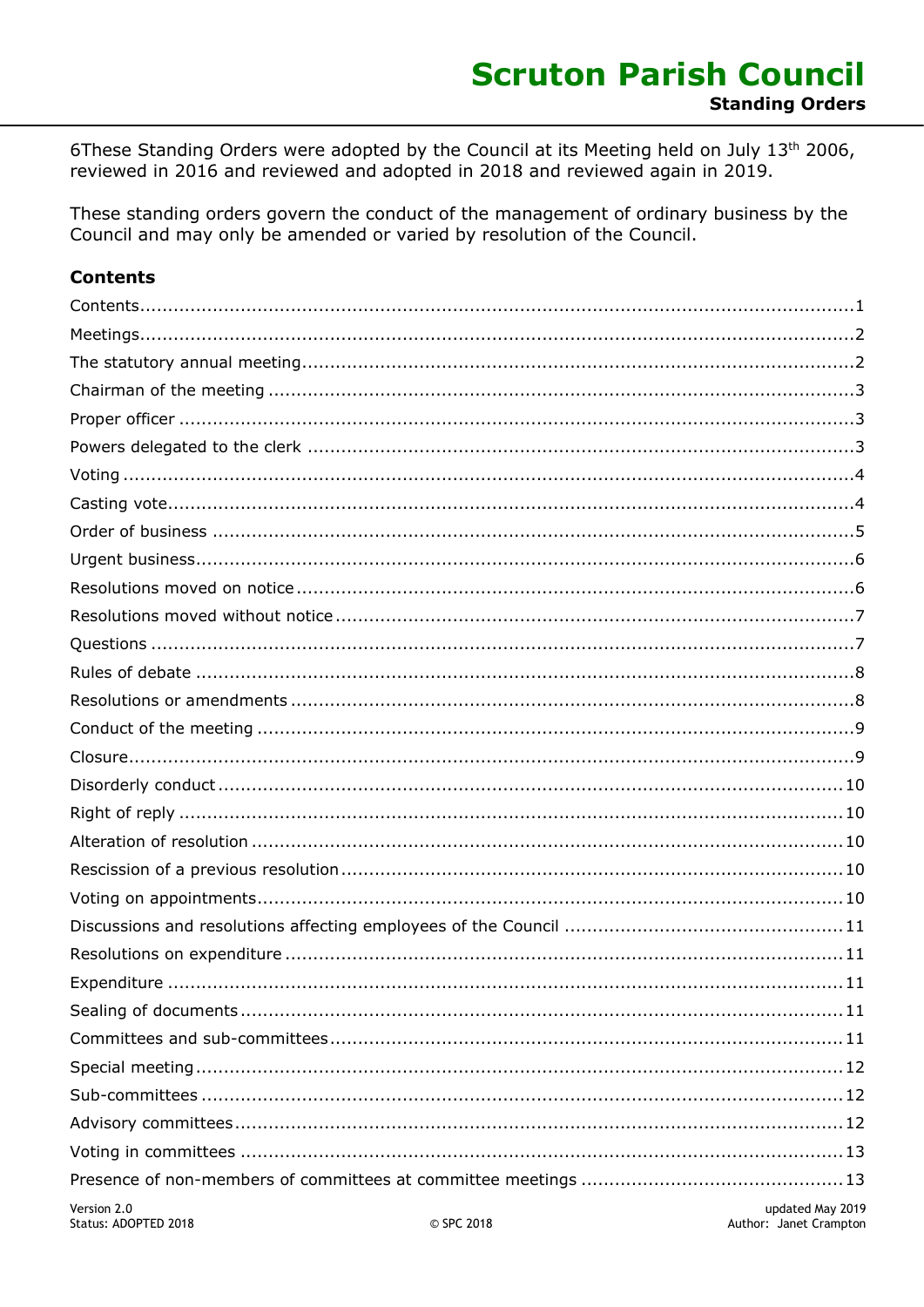# <span id="page-1-0"></span>**Meetings**

- 1. Meetings of the council shall be held each year at approximately 2 monthly intervals and shall start at 19:30 unless otherwise agreed.
- 2. Meetings shall usually be on the second Thursday of the month in January, March, May, July, September and November.
- 3. Meetings shall not last for more than 3 hours, except by a resolution of the council.
- 4. Those attending meetings will be asked to put their names and, if necessary, contact details on an attendance sheet, which will be filed by the clerk in the minute book.
- 5. Smoking is not permitted at any meeting of the Council.

# <span id="page-1-1"></span>**The statutory annual meeting**

- 6. In an election year the Annual General Meeting shall be held on or within 14 days following the day on which the councillors elected take office.
- 7. In a year which is not such an election year the Annual General Meeting shall be held on such day in May as the Council may direct.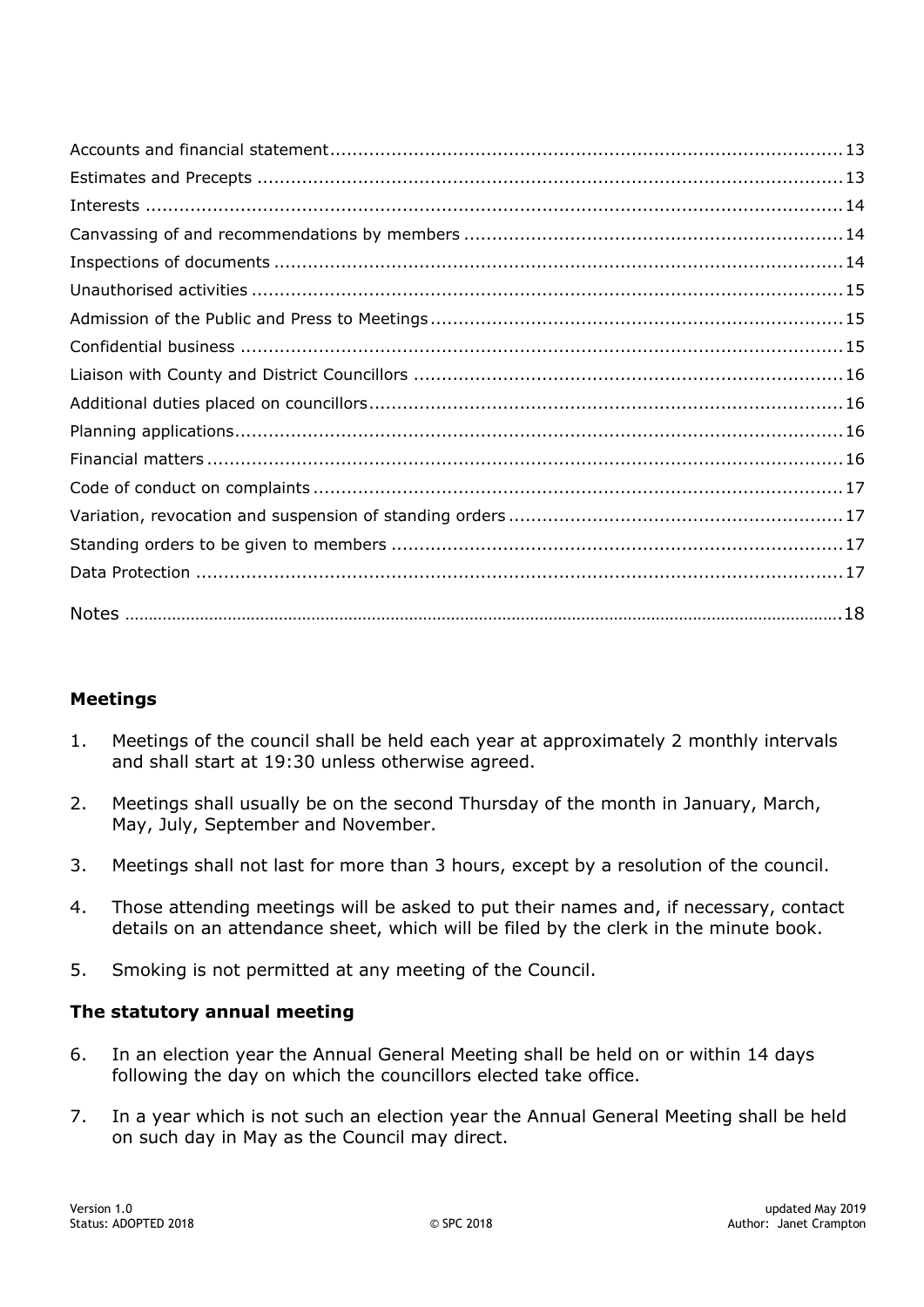8. In addition to the Statutory Annual General Meeting at least three other statutory meetings shall be held in each year on such dates and times and at such places as the Council may direct.

# <span id="page-2-0"></span>**Chairman of the meeting**

9. The person presiding at a meeting may exercise all the powers and duties of the Chairman in relation to the conduct of the meeting.

# <span id="page-2-1"></span>**Proper officer**

- 10. Where a statute, regulation or order confers functions or duties on the proper officer of the Council in the following cases, he or she shall be the clerk to:
	- Receive declarations of acceptance of office;
	- Receive and record notices disclosing interests at meetings;
	- Receiving and retain plans and documents;
	- Sign notices or other documents on behalf of the council;
	- Receive copies of bylaws made by another local authority;
	- Certify copies of bylaws made by the council;
	- Sign and issue the summons to attend meetings of the council;
	- Keep proper records for all council meetings;

# <span id="page-2-2"></span>**Powers delegated to the clerk**

- 11. The Council delegates to the Clerk the power to maintain the parish notice boards, removing and tidying notices at his or her discretion, and to remove or tidy notices posted without permission throughout the village.
- 12. The Council delegates to the clerk the power to determine the Council's response to routine requests and any correspondence from members of the public and press. The clerk may determine and initiate the Council's response and will inform all Councillors of the full details by Email or telephone within 24 hours. Where any request is deemed 'significant' or non – routine, the Clerk will, within 24hours, acknowledge receipt by E Mail, and state that the Council will respond within 10 working days. The Clerk will then inform all Councillors by E Mail within 48 hours supplying full details. The clerk will keep a record of all such correspondence which may be viewed by any Councillor at any time. The Council delegates to the clerk the power to demand any Councillor to fully disclose to the clerk any and all documents pertaining to such matters.
- 13. The Council delegates to the clerk the power to determine and initiate the Council's response to a matter which is deemed not routine or is considered to be of specific importance as soon as is reasonably practical. In determining the Council's response, the clerk must communicate with the Chair, or the Deputy Chair if the chair is not available, and a minimum of one other Councillor. If both the Chair and Deputy Chair are not contactable, the Clerk should communicate with a minimum of two other Councillors. The Clerk will keep detailed records of all aspects of the matter,including the rationale for the decision reached, the names of the Councillors involved and any other person from whom guidance was sought. The Clerk must ensure the written record of ny such matter dealt with under S O 13 is included in the order of business at the next meeting of the Council for ratification and retention.
- Version 1.0 updated May 2019<br>
Section 1.0 updated May 2019<br>
Compared Contract Compared May 2018<br>
Compared Contract Compared May 2018<br>
Compared May 2018<br>
Compared May 2019 14. The Council delegates to the Clerk the power to determine the Council's response on planning applications. In determining the response the Clerk shall consult all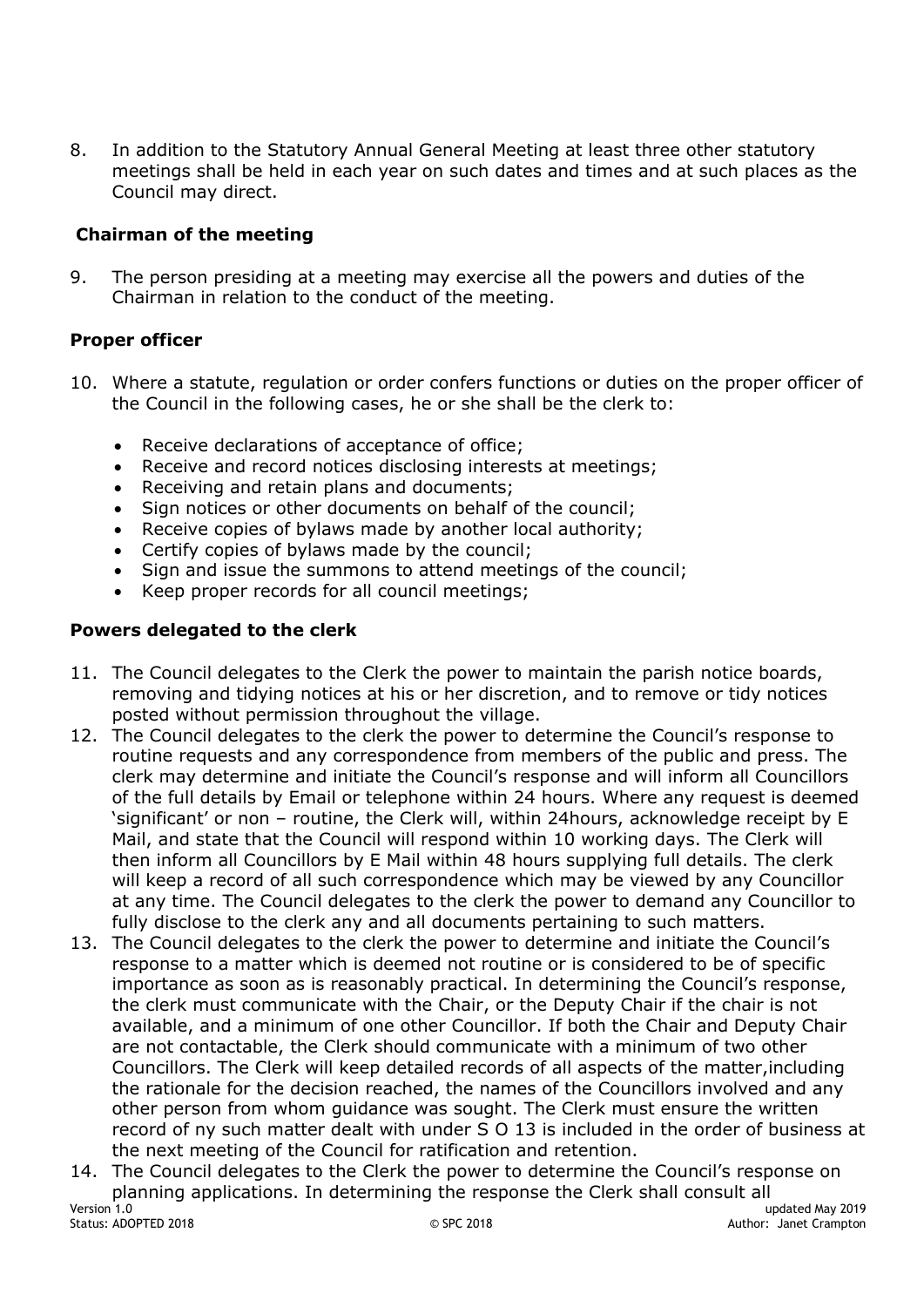councillors by circulating the planning application and shall seek the advice and opinion of such other experts as shall be thought necessary by any Councillor, except that such consultation shall not exceed the Clerk's contracted hours or delay the formulation of a response beyond deadlines set. The final response, submitted by the clerk, should be a simple APPROVE / REJECT, with no figures shown.

15. The Council delegates to the Clerk the power to pay wages as they fall due, at the rates agreed by the Council and provided that the amount does not exceed the annual budget, without requiring a special agenda item authorising payment.

## **Quorum of the council**

- 16. Three members or one third of the total membership, whichever is the greater, shall constitute a quorum at meetings of the Council.
- 17. If a quorum is not present or if during a meeting the number of councillors present (not counting those debarred by reason of a declared interest) falls below the required quorum, the meeting shall be adjourned and business not transacted shall be transacted at the next meeting or on such other day as the Chairman may fix.
- 18 For a quorum relating to a committee or sub-committee, please refer to Standing order 81

# <span id="page-3-0"></span>**Voting**

- 18. Members shall vote by show of hands or, if at least two members so request, by signed ballot.
- 19. If a member so requires, the Clerk shall record the names of the members who voted on any question so as to show whether they voted for or against it. Such a request must be made before moving on to the next business.

# <span id="page-3-1"></span>**Casting vote**

- 20. Subject to (2) and (3) below the chairman may give an original vote on any matter put to the vote, and in any case of an equality of votes may give a casting vote whether or not he or she gave an original vote.
- 21. If the person presiding at the annual parish meeting would have ceased to be a member of the council, but for the statutory provisions which preserve the membership of the Chairman and Vice-Chairman until the end of their term of office he or she may not give an original vote in an election for Chairman.
- 22. The person presiding must give a casting vote whenever there is an equality of votes in an election for Chairman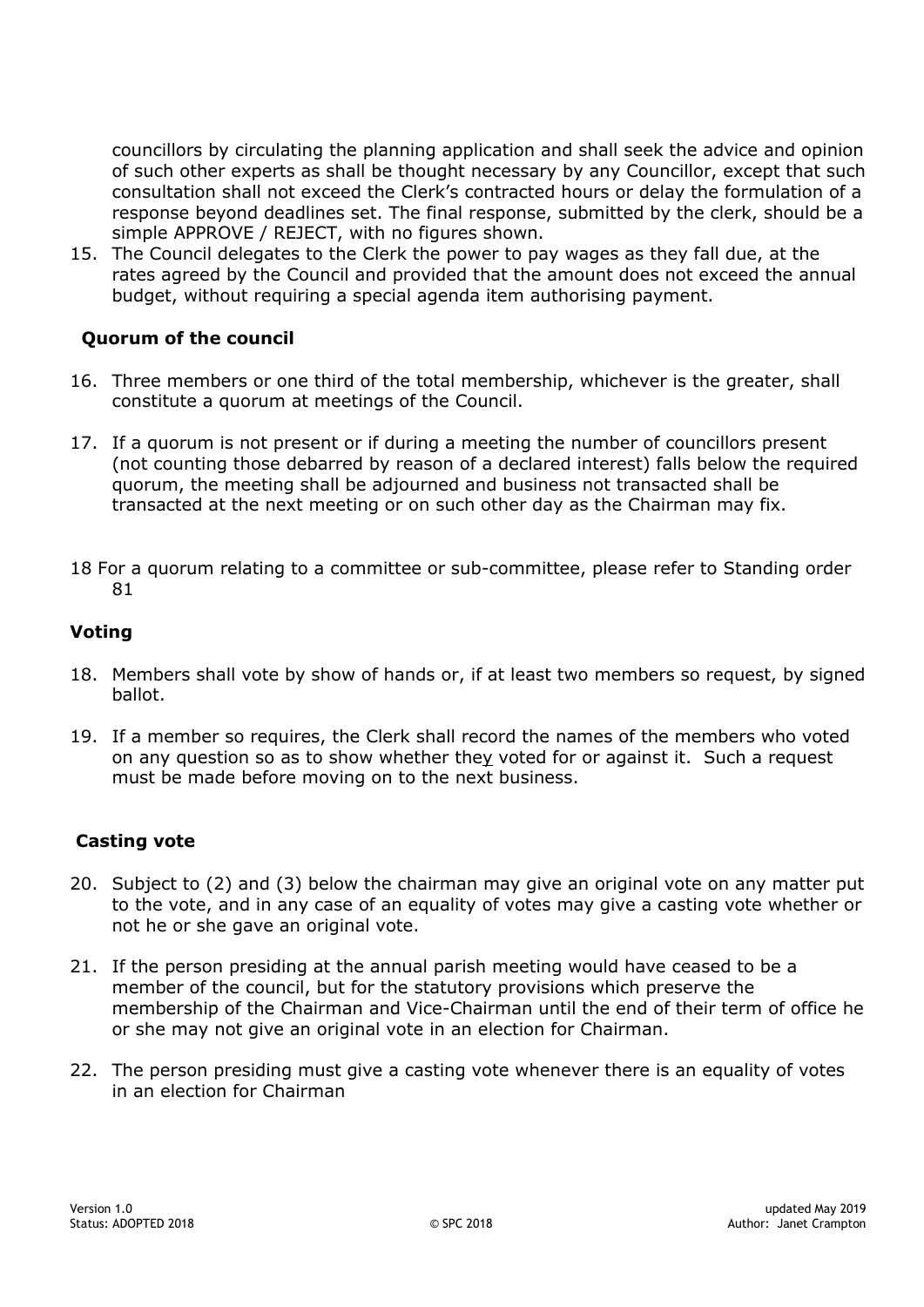# <span id="page-4-0"></span>**Order of business**

- 23. At each Annual General Meeting the first business shall be:(**OR every second year if designated \*\*)**
	- a) To elect a Chairman of the Council. **\*\***
	- b) To receive the Chairman's declaration of acceptance of office or, if not then received, to decide when it shall be received. **\*\***
	- c) In the ordinary year of election of the Council to fill any vacancies left unfilled at the election by reason of insufficient nominations.
	- d) To decide when any declaration of acceptance of office which have not been received as provide by law shall be received.
	- e) To elect a Vice-Chairman of the Council. **\*\***
	- f) To appoint representatives to outside bodies**. \*\***
	- g) To appoint committees and sub-committees. **\*\***
	- h) To inspect any deeds and trust investments in the custody of the Council as required.
	- i) To revisit the declarations of interest of all councillors and revise as necessary.
	- j) To affirm the nominated cheque signatories.
	- k) To appoint an internal auditor.
	- l) To review the Financial Standing Orders. **\*\***

And shall thereafter follow the order set out in Standing Order [27](#page-4-1) below

- <span id="page-4-2"></span>24. Any member of the council may be elected chairman, provided that he or she has not held the post of chairman consecutively in the preceding two years.
- 25. At every meeting other than the Annual General Meeting the first business shall be to appoint a Chairman if the Chairman and Vice-Chairman be absent and to receive such declarations of acceptance of office and undertaking to observe the Council's code of conduct as are required by law to be made or, if not then received, to decide when they shall be received. In this circumstance, the restriction in Standing Order [24](#page-4-2) above shall not apply.
- 26. In every year, the Council shall review the pay and conditions of service of existing employees (please see Standing Order [68](#page-10-5) in conjunction with this requirement).
- <span id="page-4-1"></span>27. After the first business has been completed, the order of business, unless the Council otherwise decides on the grounds of urgency, shall be as follows:
	- a) To receive apologies for non-attendance
	- b) To read and accept the minutes; provided that if a copy has been circulated to each member not later than the day of issue of the summons to attend the meeting, the Minutes may be taken as read;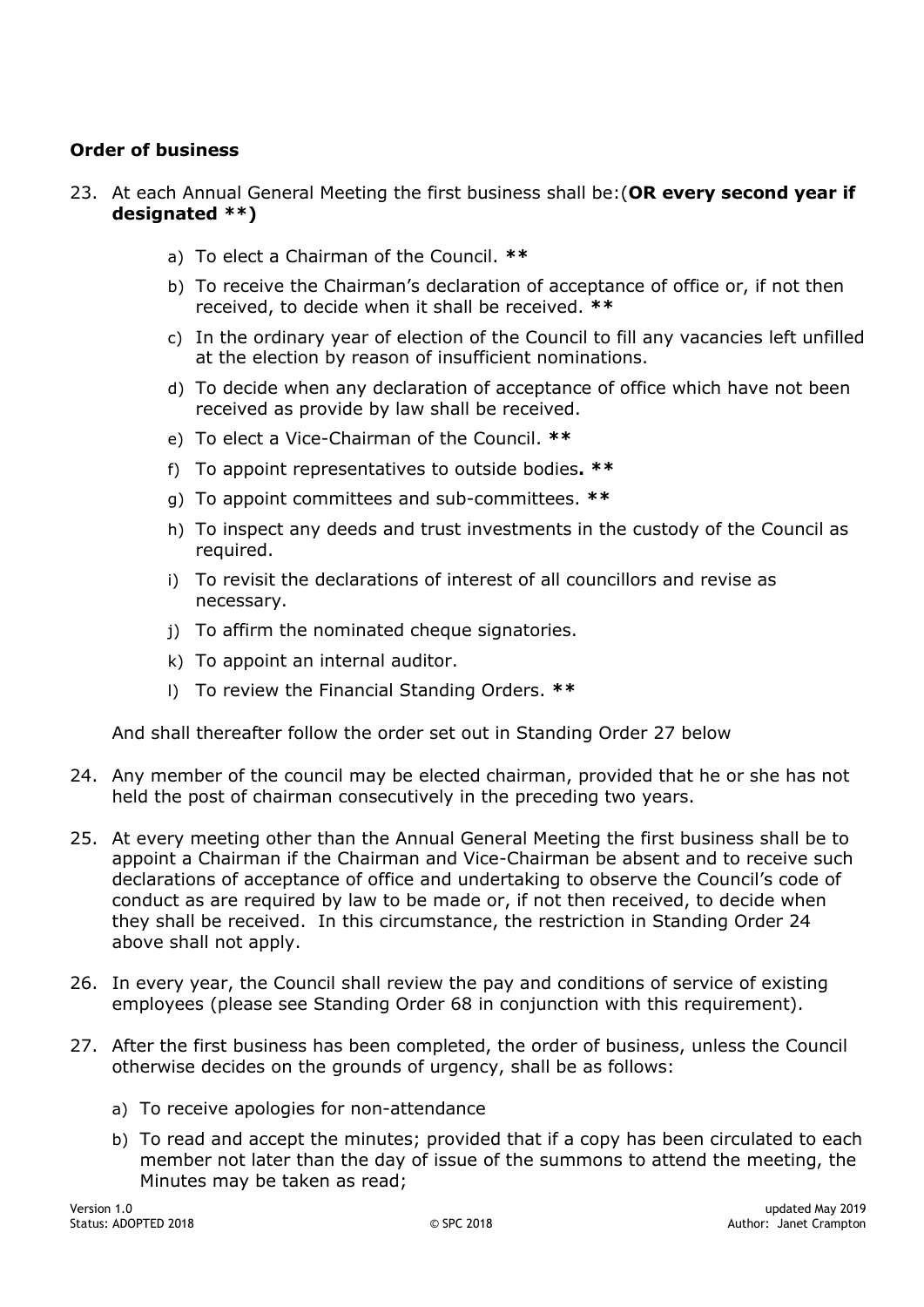- c) After consideration to approve the signature of the minutes by the person presiding as a correct record;
- d) To deal with business expressly required by statute to be done
- e) To deal with matters of finance and risk management
- f) If necessary to authorise the signing of orders for payment
- g) To receive such communications as the person presiding may wish to lay before the council
- h) To receive and consider resolutions or recommendations in the order in which they have been notified
- i) To authorise the sealing of documents
- j) To receive and consider reports and minutes of committees
- k) To answer questions from Councillors
- l) To agree the items for inclusion in the forthcoming newsletter

#### <span id="page-5-0"></span>**Urgent business**

- 28. A motion to vary the order of business on the grounds of urgency:
	- a) May be proposed by the chairman or by any member and, if proposed by the Chairman, may be put to the vote without being seconded and
	- b) Shall be put to the vote without discussion

#### <span id="page-5-1"></span>**Resolutions moved on notice**

- 29. Except as provided by these Standing Orders, no resolution may be moved unless the business to which it relates has been put on the Agenda by the Clerk or the mover has given notice in writing of its terms and has delivered the notice to the clerk at least 14 clear days before the next meeting of the Council.
- 30. The Clerk shall date every notice of resolution or recommendation when received by him or her, shall number each notice in the order in which it was received and shall enter it into a book which shall be open to the inspection of every member of the Council.
- 31. The clerk shall insert in the summons for every meeting all notices of motion or recommendation properly given in the order in which they have been received unless the member giving a notice of motion has stated in writing that he or she intends to move at some later meeting or that he or she withdraws it.
- 32. If a resolution or recommendation specified in the summons is not moved either by the member who gave notice of it or by any other member, it shall, unless postponed by the Council, be treated as withdrawn and shall not be moved without fresh notice.
- 33. If the subject matter of a resolution comes within the province of a committee of the Council it shall, upon being moved and seconded, stand referred without discussion to such committee or to such other committee as the Council may determine for report;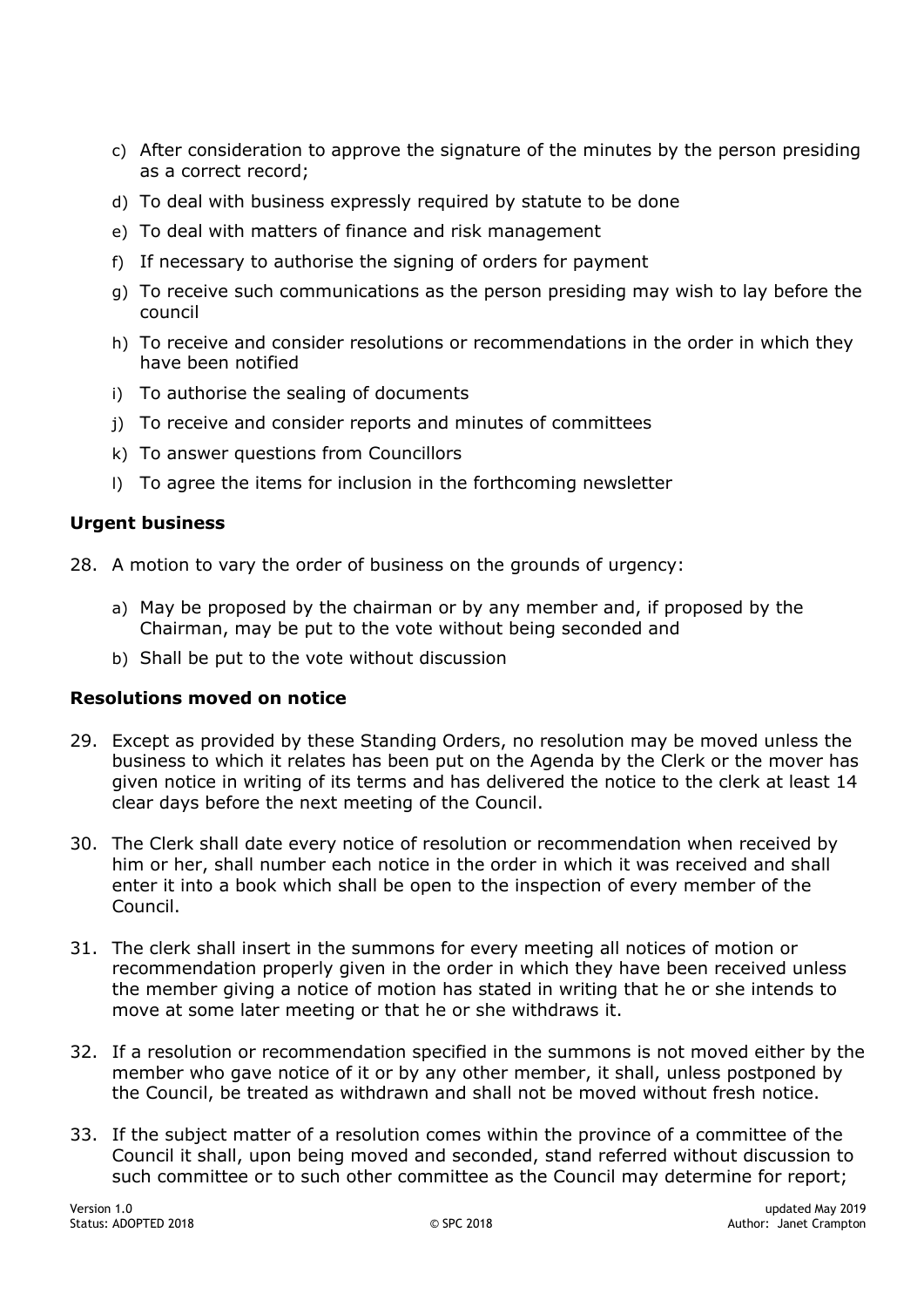provided that the Chairman, if he or she considers it to be a matter of urgency, may allow it to be dealt with at the meeting at which it was moved.

34. Every resolution or recommendation shall be relevant to some subject over which the Council has powers or duties, which affects its area.

#### <span id="page-6-0"></span>**Resolutions moved without notice**

- 35. Resolutions dealing with the following matters may be moved without notice:
	- a) To appoint a chairman of the meeting;
	- b) To correct the minutes;
	- c) To approve the minutes;
	- d) To alter the order of business;
	- e) To proceed to the next business;
	- f) To close or adjourn the debate;
	- g) To refer a matter to a committee;
	- h) To appoint a committee or any members thereof;
	- i) To adopt a report;
	- j) To authorise the sealing of documents;
	- k) To amend a motion;
	- l) To give leave to withdraw a resolution or amendment;
	- m) To extend the time limit for speeches;
	- n) To extend the duration of the meeting beyond the 3 hour limit which normally applies;
	- o) To exclude the press and public (see Order [106](#page-14-3) below);
	- p) To silence or eject from the meeting a member named for misconduct (see Order [61](#page-9-5) below);
	- q) To give the consent of the Council where such consent is required by these Standing Orders;
	- r) To suspend any Standing Order (see Standing Order [125](#page-16-4) below);
	- s) To adjourn the meeting.

#### <span id="page-6-1"></span>**Questions**

- 36. A member may ask the Chairman of the Council or the Clerk any question concerning the business of the Council provided 14 days clear notice of the question has been given to the person to whom it is addressed.
- 37. No questions unconnected with the business under discussion shall be asked, expect during the part of the meeting set aside for questions.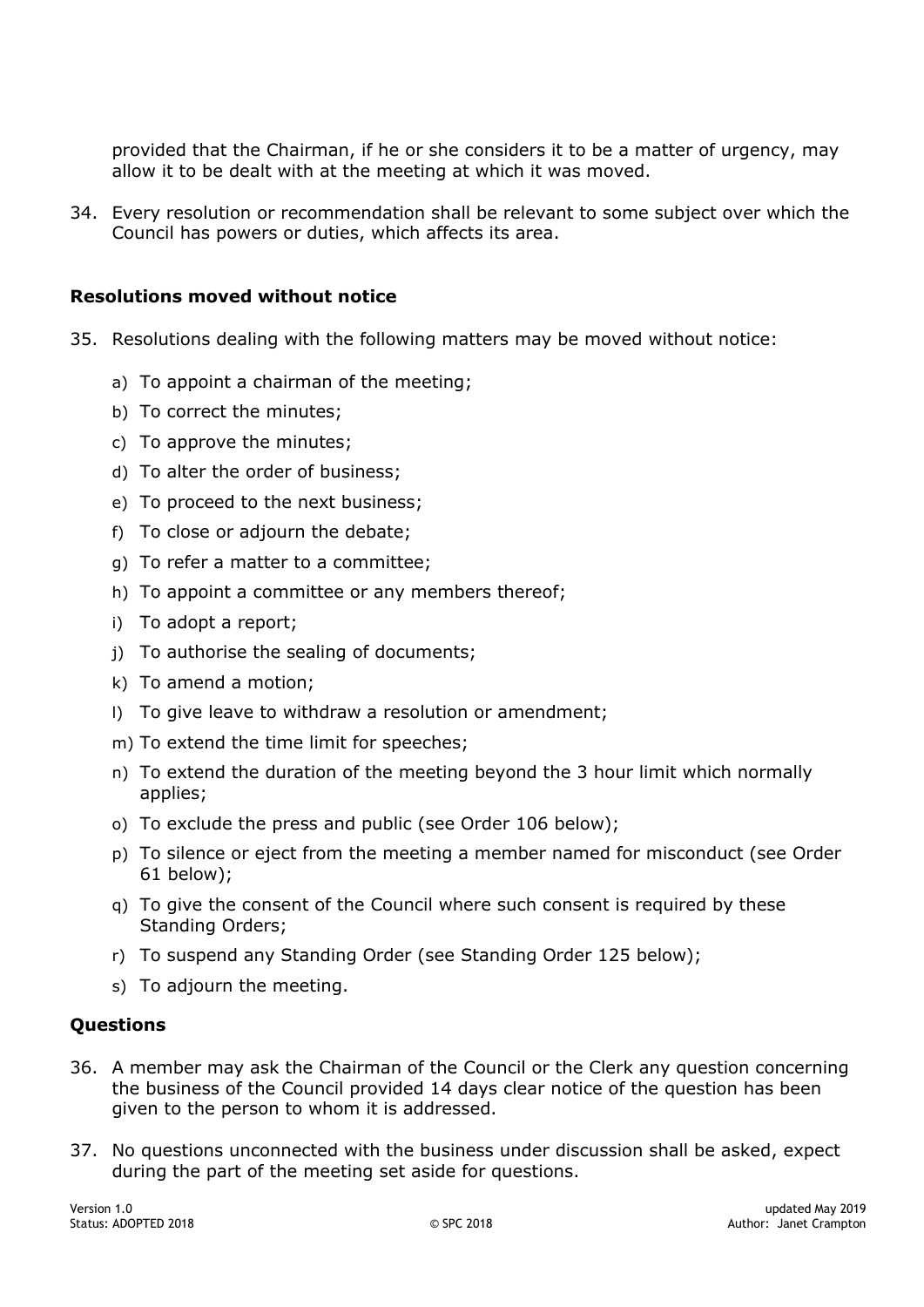- 38. Every question shall be put and answered without discussion.
- 39. A person to whom a question has been put may decline to answer.

# <span id="page-7-0"></span>**Rules of debate**

40. No discussion of the Minutes shall take place except upon their accuracy. Corrections to the Minutes shall be made by resolution and must be initialled by the Chairman.

#### <span id="page-7-1"></span>**Resolutions or amendments**

- 41. A resolution or amendment shall not be discussed unless it has been proposed and seconded and, unless proper notice has already been given, it shall, if required by the Chairman, be reduced to writing and handed to him before it is further discussed or put to the meeting.
- 42. A member when seconding a resolution or amendment may, if he or she declares his or her intention to do so, reserve his or her speech until a later period of the debate.
- 43. A member shall direct his or her speech to the question under discussion or to a personal explanation or to a question of order.
- 44. No speech by a mover of a resolution shall exceed 3 minutes and no other speech shall exceed 3 minutes except by consent of the Council.
- 45. An amendment shall be either:
	- To leave out words
	- To leave out words and insert others
	- To insert or add words.
- 46. An amendment shall not have the effect of negating the resolution before the Council.
- 47. If an amendment be carried, the resolution, as amended, shall take the place of the original resolution and shall become the resolution upon which any further amendment may be moved.
- 48. A further amendment shall not be moved until the Council has disposed of every amendment previously moved.
- 49. The mover of a resolution or of an amendment shall have right of reply, not exceeding 3 minutes.
- 50. A member, other than the mover of a resolution, shall not, without leave of the Council, speak more than once on any resolution except to move an amendment or further amendment, or on an amendment, or on a point of order, or in personal explanation, or to move a closure.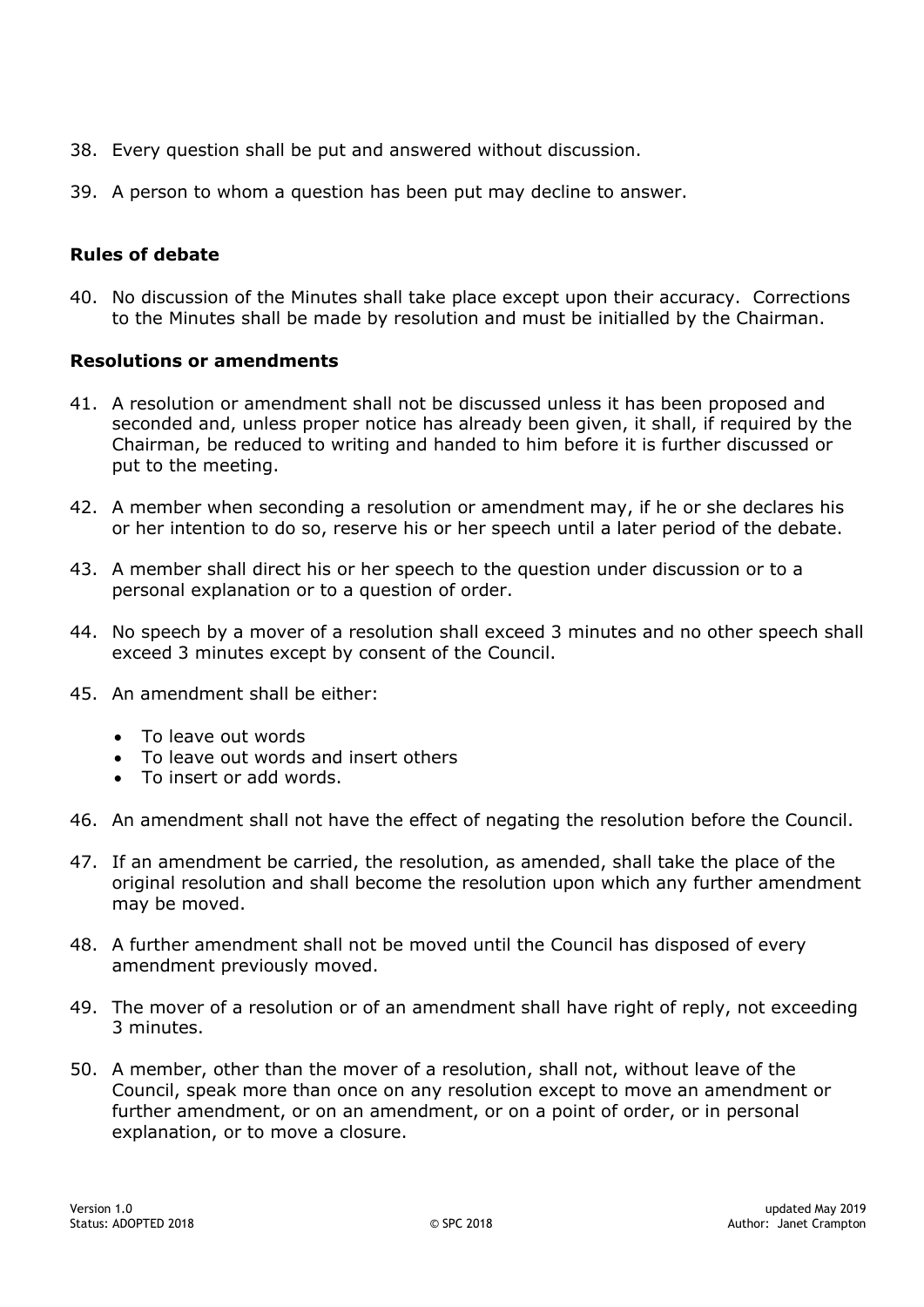- 51. A member may speak on a point of order or a personal explanation. A member speaking for these purposes shall be heard forthwith. A personal explanation shall be confined to some material part of a former speech by him or her which may have been misunderstood.
- 52. A motion or amendment may be withdrawn by the proposer with the consent of the Council, which shall be signified without discussion, and no member may speak upon it after permission has been asked for its withdrawal unless such permission has been refused.
- 53. When a resolution is under debate no other resolution shall be moved expect the following:
	- To amend the resolution
	- To proceed to the next business
	- To adjourn the debate
	- That the question be not put
	- That a member named be not further heard
	- That a member named leave the meeting
	- That the resolution be referred to a committee
	- To exclude the public and press
	- To adjourn the meeting
- 54. A member shall remain seated when speaking unless requested to stand by the Chairman.

#### <span id="page-8-0"></span>**Conduct of the meeting**

- 55. The ruling of the Chairman on a point of order or on the admissibility of a personal explanation shall not be discussed.
- 56. Members shall address the Chairman. If two or more members wish to speak, the Chairman shall decide whom to call upon.
- 57. Whenever the Chairman speaks during a debate all other members shall be silent.

#### <span id="page-8-1"></span>**Closure**

58. At the end of any speech a member may, without comment, move "that the question be now put", "that the debate be now adjourned" or "that the Council do now adjourn". If such motion is seconded, the Chairman shall put the motion but, in the case of a motion "that the question be now put", only if he or she is of the opinion that the question before the Council has been sufficiently debated. If the motion "that the question be now put" is carried, ha shall call upon the mover to exercise or waive his or her right of reply and shall put the question immediately after that right has been exercised or waived. The adjournment of a debate or of the Council shall not prejudice the mover's right of reply at the resumption.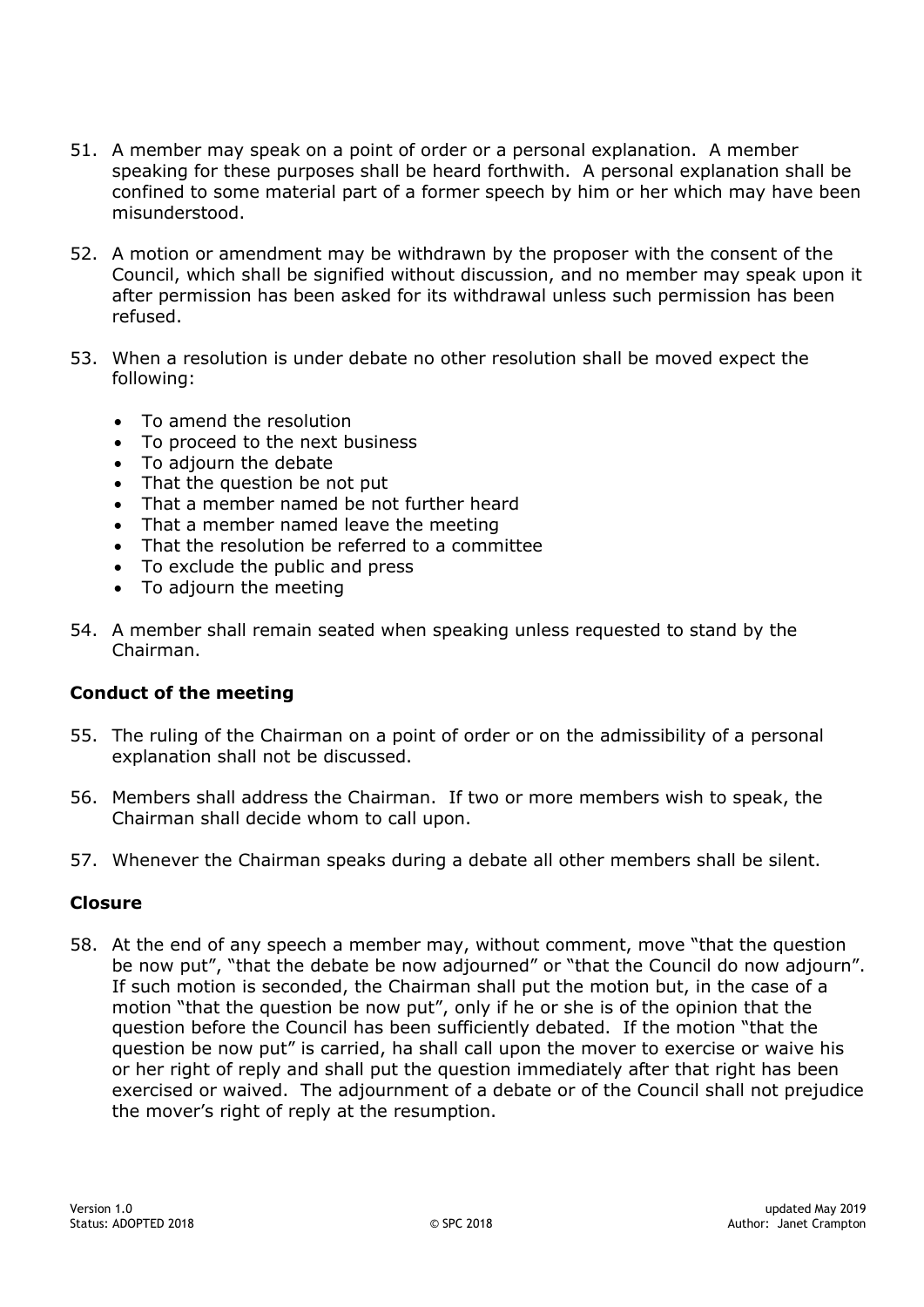# <span id="page-9-0"></span>**Disorderly conduct**

- 59. All members must observe the latest iteration of the Code of Conduct adopted by the council, on 12/09/19 a copy of which is issued to all Council members at AGMs and a copy is annexed to these Standing Orders.
- <span id="page-9-6"></span>60. No member shall at a meeting persistently disregard the ruling of the Chairman, wilfully obstruct business, or behave irregularly, offensively, improperly or in such a manner as to bring the Council into disrepute.
- <span id="page-9-5"></span>61. If, in the opinion of the Chairman, a member has broken the provisions of the Standing Order [60,](#page-9-6) the Chairman shall express that opinion to the Council and thereafter any member may move that the member named be no longer heard or that the member named be required to leave the meeting, and the motion, if seconded, shall be put forthwith and without discussion. If a member reasonably believes another member is in breach of the code of conduct, that member is under a duty to report the breach to the Standards Board.
- 62. If either of the motions mentioned in Standing Order [61](#page-9-5) is disobeyed, the Chairman may adjourn the meeting or take such further steps as may reasonably be necessary to enforce them.

# <span id="page-9-1"></span>**Right of reply**

63. The mover of a resolution shall have a right to reply immediately before the resolution is put to the vote. If an amendment is proposed the mover of the amendment shall be entitled to reply immediately before the amendment is put to the vote. A member exercising a right of reply shall not introduce a new matter. After the right of reply has been exercised or waived, a vote shall be taken without further discussion.

#### <span id="page-9-2"></span>**Alteration of resolution**

64. A member may, with the consent of his or her seconder, move amendments to his or her own resolution.

#### <span id="page-9-3"></span>**Rescission of a previous resolution**

- <span id="page-9-7"></span>65. A decision (whether affirmative or negative) of the Council shall not be reversed within six months except either by a special resolution, the written notice whereof bears the names of at least 3 members of the Council, or by a resolution moved in pursuance of the report or recommendation of a committee.
- 66. When a special resolution or any other resolution moved under the provisions of the Standing Order [65](#page-9-7) has been disposed of, no similar resolutions may be moved within a further six months.

#### <span id="page-9-4"></span>**Voting on appointments**

67. Where more than two persons have been nominated for any position to be filled by the Council and of the votes given there is not an absolution majority in favour of one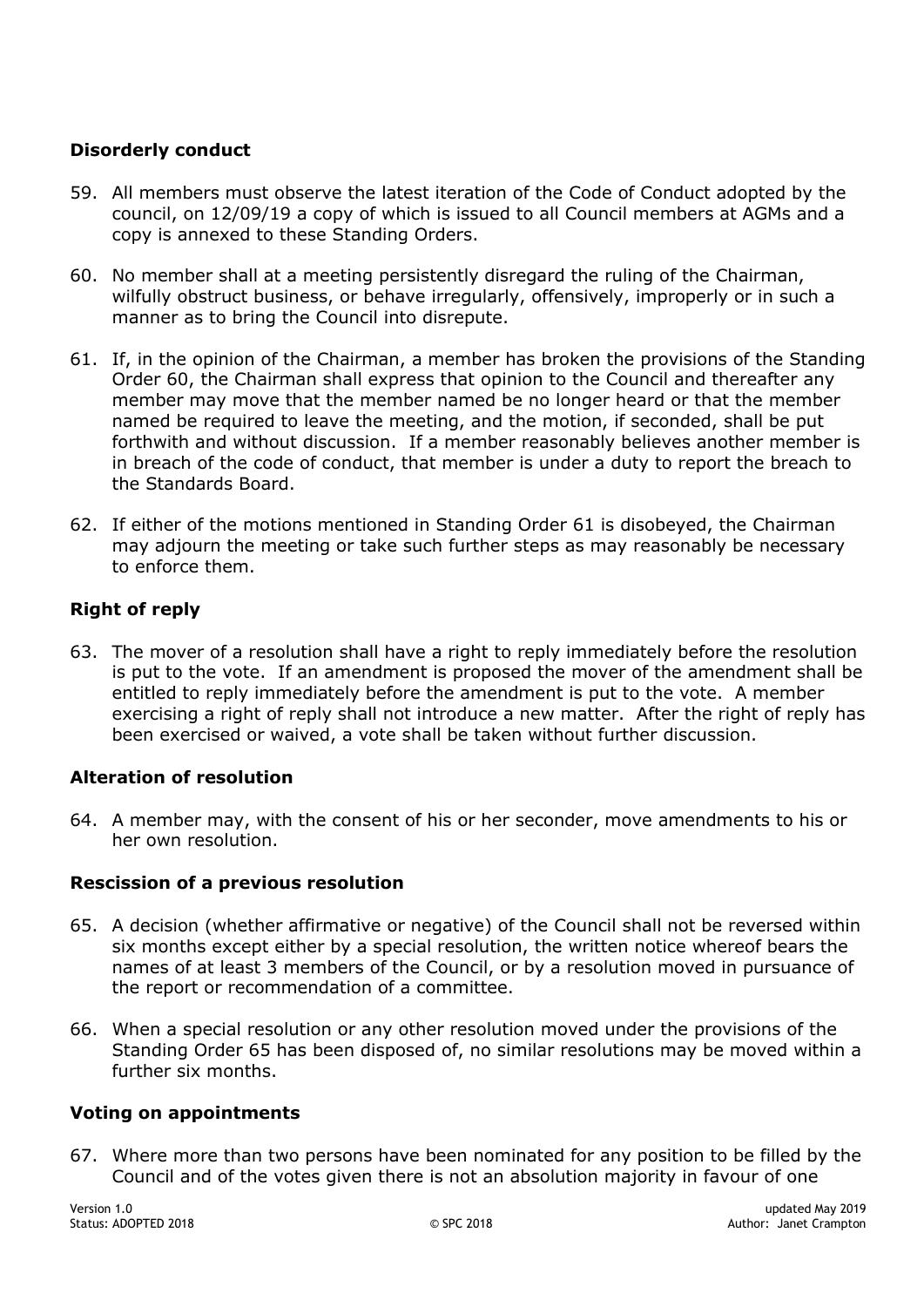person, the name of the person having the least number of votes shall be struck off the list and a fresh vote taken, and so on until a majority of votes is given in favour of one person.

#### <span id="page-10-0"></span>**Discussions and resolutions affecting employees of the Council**

<span id="page-10-5"></span>68. If at a meeting there arises any question relating to the appointment, conduct, promotion, dismissal, salary or conditions of service, of any person employed by the Council, it shall not be considered until the Council or committee (as the case may be) has decided whether or not the press and public shall be excluded (See standing order [106\)](#page-14-3).

#### <span id="page-10-1"></span>**Resolutions on expenditure**

69. Any resolution (which is moved otherwise than in pursuance of a recommendation of the financial committee or of another committee after recommendation by the finance committee) and which, if carried, would, in the opinion of the Chairman, substantially increase the expenditure upon any service which is under the management of the Council or reduce the revenue at the disposal of any committee, or which would involve capital expenditure, shall, when proposed and seconded, stand adjourned without discussion to the next ordinary meeting of the Council, and any committee affected by it shall consider whether it desires to report thereon (and the finance committee shall report on the financial aspect of the matters).

#### <span id="page-10-2"></span>**Expenditure**

70. Orders for the payment of money shall be authorised by resolution of the Council and signed by two members

#### <span id="page-10-3"></span>**Sealing of documents**

- <span id="page-10-6"></span>71. A document shall not be sealed on behalf of the Council unless its sealing has been authorised by a resolution.
- 72. Any two members of the Council named in a resolution moved under the provisions of Standing Order [71](#page-10-6) may seal, on behalf of the Council, any document required by law to be issued under seal.

#### <span id="page-10-4"></span>**Committees and sub-committees**

- 73. The Council may at its Annual Meeting appoint standing committees and may at any other time appoint such other committees as are necessary, but subject to any statutory provision in that behalf:
	- a) Shall not appoint any member of a committee so as to hold office later than the next Annual Meeting
	- b) May appoint persons other than members of the Council to any Committee except the finance committee and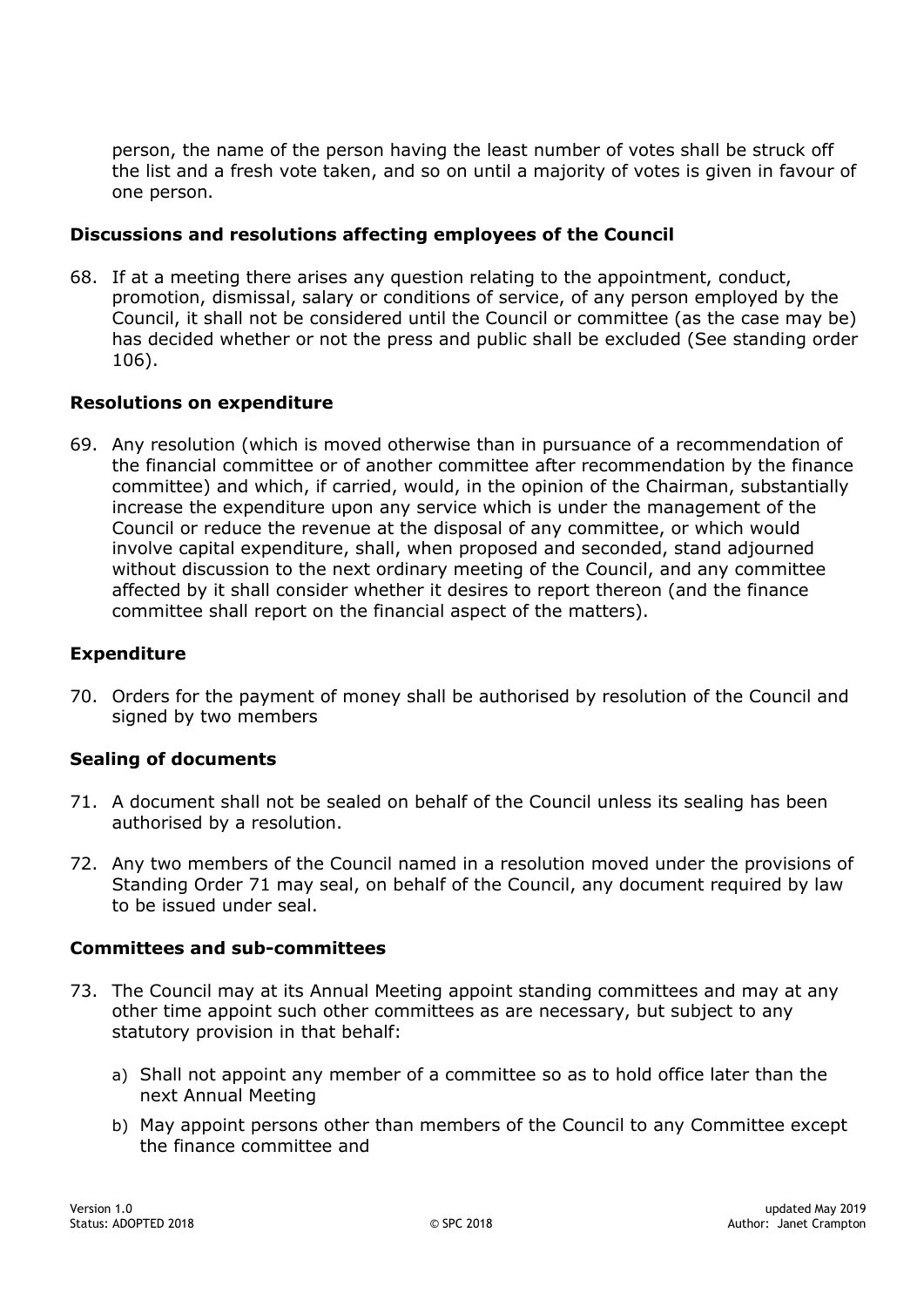- c) May subject to the provisions of Standing Order [65](#page-9-7) above at any time dissolve or alter the membership of any committee.
- 74. The Chairman and Vice-Chairman, ex-officio, shall be voting members of every committee.
- 75. Every committee shall at its first meeting before proceeding to any other business, elect a Chairman and may elect a Vice-Chairman who shall hold office until the next Annual Meeting of the Council, and shall settle its programme of meetings for the year.
- 76. Members of the public can be co-opted onto committees except the Finance Committee and can speak but not vote in all but 4 cases. Where the committee is for managing land, tourism, festivals and harbours co-opted committee members can vote.

#### <span id="page-11-0"></span>**Special meeting**

77. The Chairman of a committee or the Chairman of the Council may summon an additional meeting of that committee at any time. An additional meeting shall also be summoned on the requisition in writing of not less than a quarter of the members of the committee. The summons shall set out the business to be considered at the special meeting and no other business shall be transacted at that meeting.

#### <span id="page-11-1"></span>**Sub-committees**

- 78. Every committee may appoint sub-committees for purposes to be specified by the committee.
- 79. The chairman and Vice-chairman of the committee shall be members of every subcommittee appointed by it unless they signify that they do not wish to serve.
- 80. Except where ordered by the Council in the case of a committee, or by the Council or by the appropriate committee in the case of a sub-committee, the quorum of a committee or sub-committee shall be one-half of its members.
- 81. The Standing Orders on rules of debate (except those parts relating to standing and to speaking more than once) and the Standing Order on interests of members in contracts and other matters shall apply to committee and sub-committee meetings.

#### <span id="page-11-2"></span>**Advisory committees**

- 82. The council may create advisory committees, whose name, and number of members and the bodies to be invited to nominate members shall be specified.
- 83. The Clerk shall inform the members of each advisory committee of the terms of reference of the committee.
- 84. An advisory committee may make recommendations and give notice thereof to the Council.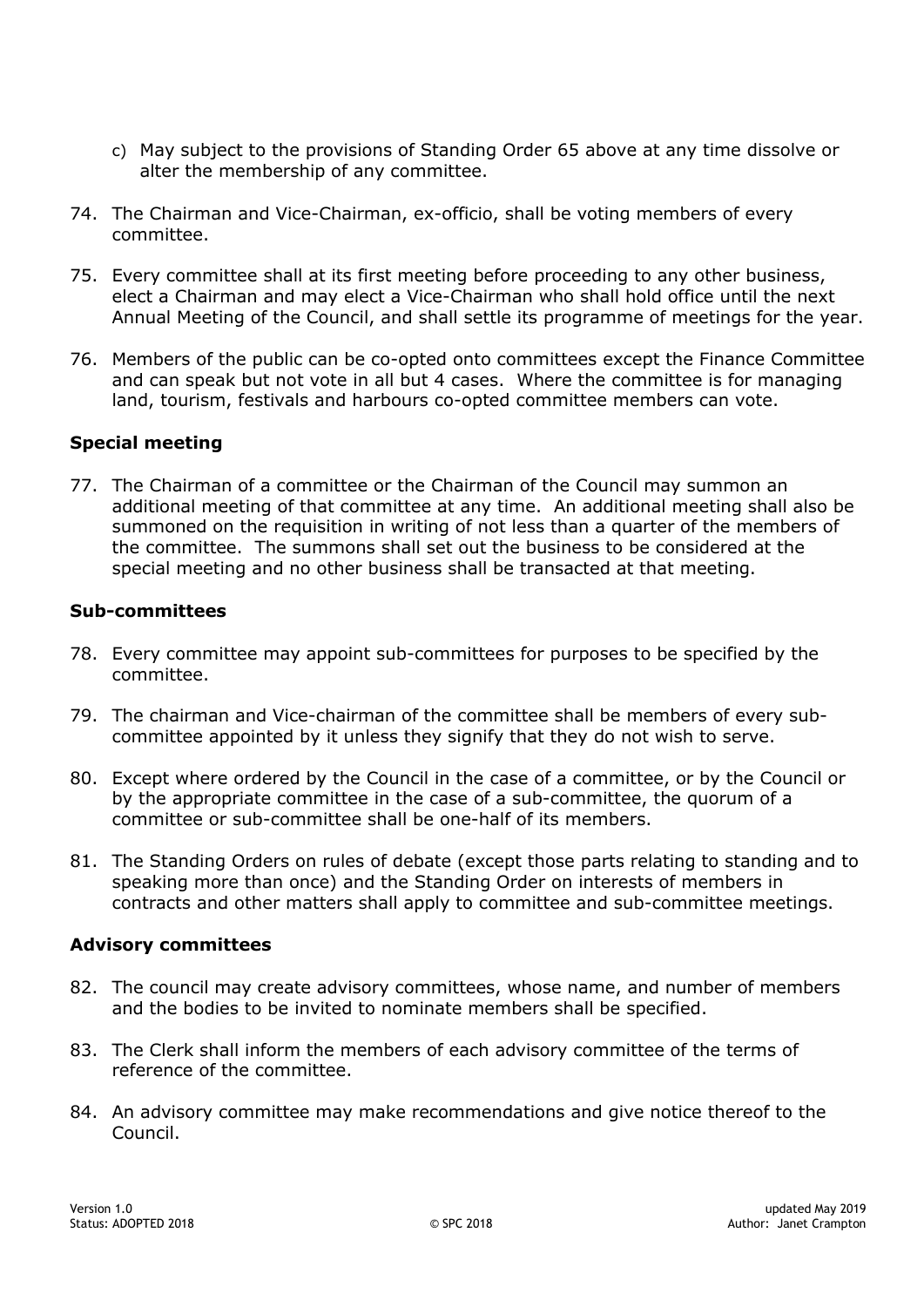85. An advisory committee may consist wholly of persons who are not members of the Council.

# <span id="page-12-0"></span>**Voting in committees**

- 86. Members of committees and sub-committees entitled to vote, shall vote by show of hands, or, if at least two members so request, by signed ballot.
- 87. Chairmen of committees and sub-committees shall in the case of an equality of votes have a second or casting vote.

#### <span id="page-12-1"></span>**Presence of non-members of committees at committee meetings**

88. A member who has proposed a resolution, which has been referred to any committee of which he or she is not a member, may explain his or her resolution to the committee but shall not vote.

#### <span id="page-12-2"></span>**Accounts and financial statement**

- 89. Except as provided in Standing Order [90](#page-12-4) or by statute, all accounts for payment and claims upon the Council shall be laid before the Council.
- <span id="page-12-4"></span>90. Where it is necessary to make a payment before it has been authorised by the Council, such payment shall be certified as to its correctness and urgency by the appropriate officer. Such payment shall be authorised by the committee, if any, having charge of the business to which it relates, or by the proper officer for payment with the approval of the Chairman or Vice-Chairman of the Council.
- 91. All payments ratified under Standing Order [90](#page-12-4) shall be included in the next schedule of payments before the Council.
- 92. The responsible financial officer shall supply to each member as soon as practicable after 31 March in each year a statement of the receipts and payments of the Council for the completed financial year. A financial statement prepared on the appropriate accounting basis (receipts and payments or income and expenditure) for a year to 31 March shall be presented to each member before the end of the following month of July). The statement of accounts of the council (which is subject to external audit) shall be presented to Council for formal before the end of the following month of September.

#### <span id="page-12-3"></span>**Estimates and Precepts**

- 93. The council shall approve written estimates for the coming financial year at its meeting before the end of the month of November.
- 94. Any committee desiring to incur expenditure shall give the Clerk a written estimate of the expenditure recommended for the coming year no later than 31 August.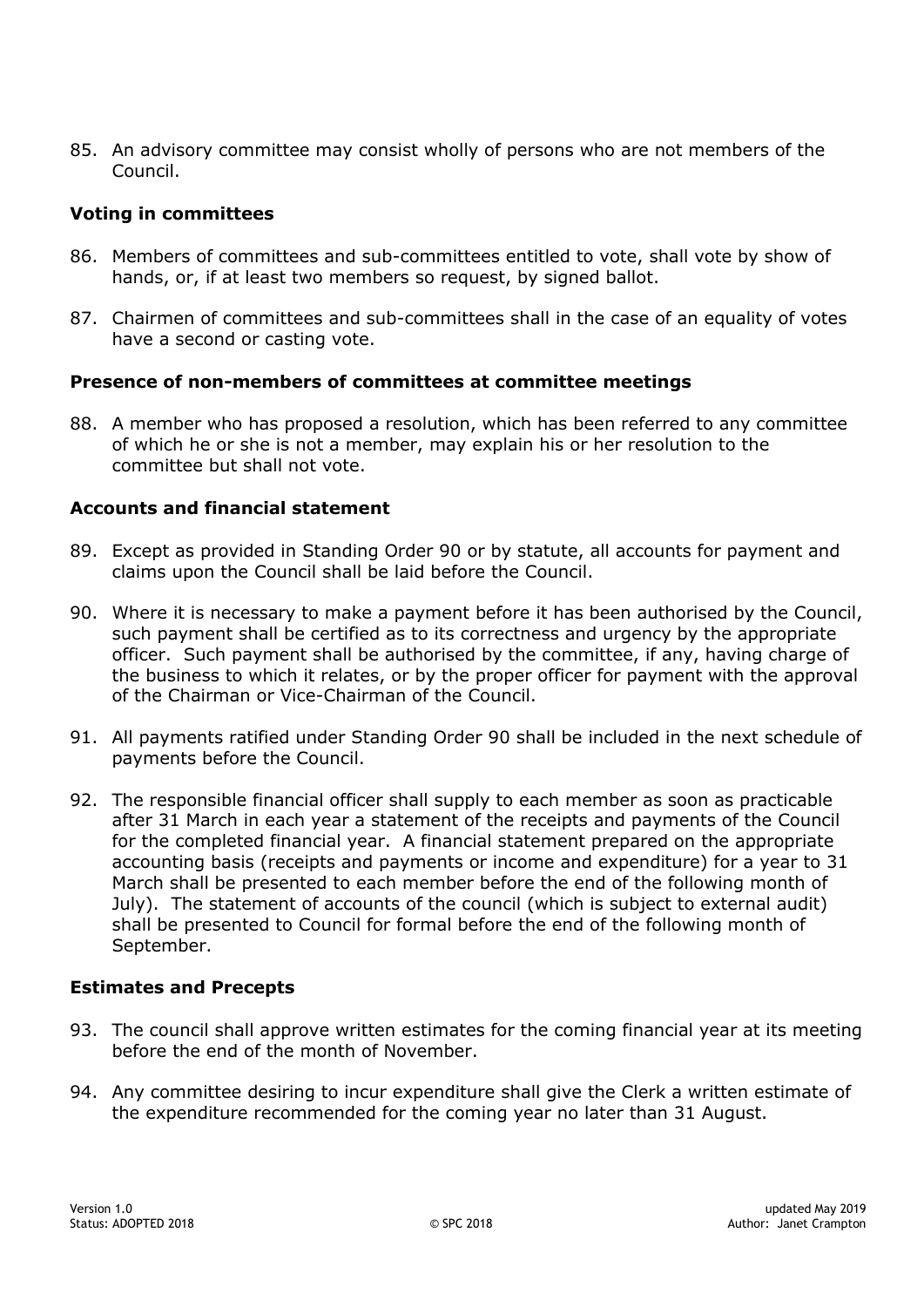# <span id="page-13-0"></span>**Interests**

- <span id="page-13-3"></span>95. If a member has a personal financial interest as defined by the Code of Conduct currently adopted by the Council on 12/09/19 then he or she shall declare such interest as soon as it becomes apparent, disclosing the existence and nature of that interest as required.
- <span id="page-13-4"></span>96. If a member who has declared a personal interest then considers the interest to be prejudicial, he or she must withdraw from the room or chamber during consideration of the item to which the interest relates.
- 97. The clerk may be required to compile and hold a register of member's financial interests in accordance with agreement reached with the Monitoring Officer of the Responsible Authority and/or as required by statute.
- <span id="page-13-5"></span>98. If a candidate for any appointment under the Council is to his or her knowledge related to any member of or the holder of any office under the Council, he or she and the person to whom he or she is related shall disclose the relationship in writing to the Clerk. A candidate who fails so to do shall be disqualified for such appointment, and, if appointed, may be dismissed without notice. The Clerk shall report to the Council or to the appropriate committee any such disclosure. Where a relationship to a member is disclosed, Standing Orders [95](#page-13-3) and [96](#page-13-4) shall apply as appropriate.
- <span id="page-13-6"></span>99. The Clerk shall make known the purpose of the Standing Order [98](#page-13-5) to every candidate.

#### <span id="page-13-1"></span>**Canvassing of and recommendations by members**

- <span id="page-13-7"></span>100. Canvassing of members of the Council or of any committee, directly or indirectly, for any appointment under the Council shall disqualify the candidate for such appointment. The Clerk shall make known the purport of this Order to every candidate.
- <span id="page-13-8"></span>101. A member of the Council or of any committee shall not solicit for any person any appointment under the Council or recommend any person for such appointment or for promotion; but, nevertheless, any such member may give a written testimonial of a candidate's ability, experience or character for submission to the Council with an application for appointment.
- <span id="page-13-9"></span>102. Standing orders numbers [98](#page-13-5) and [99](#page-13-6) shall apply to tenders as if the person making the tender were a candidate for an appointment.

#### <span id="page-13-2"></span>**Inspections of documents**

103. A member may for the purpose of his or her duty as such (but not otherwise) inspect any document in possession of the Council or a committee, and if copies area avail ble shall, on request, be supplied for the like purpose with a copy.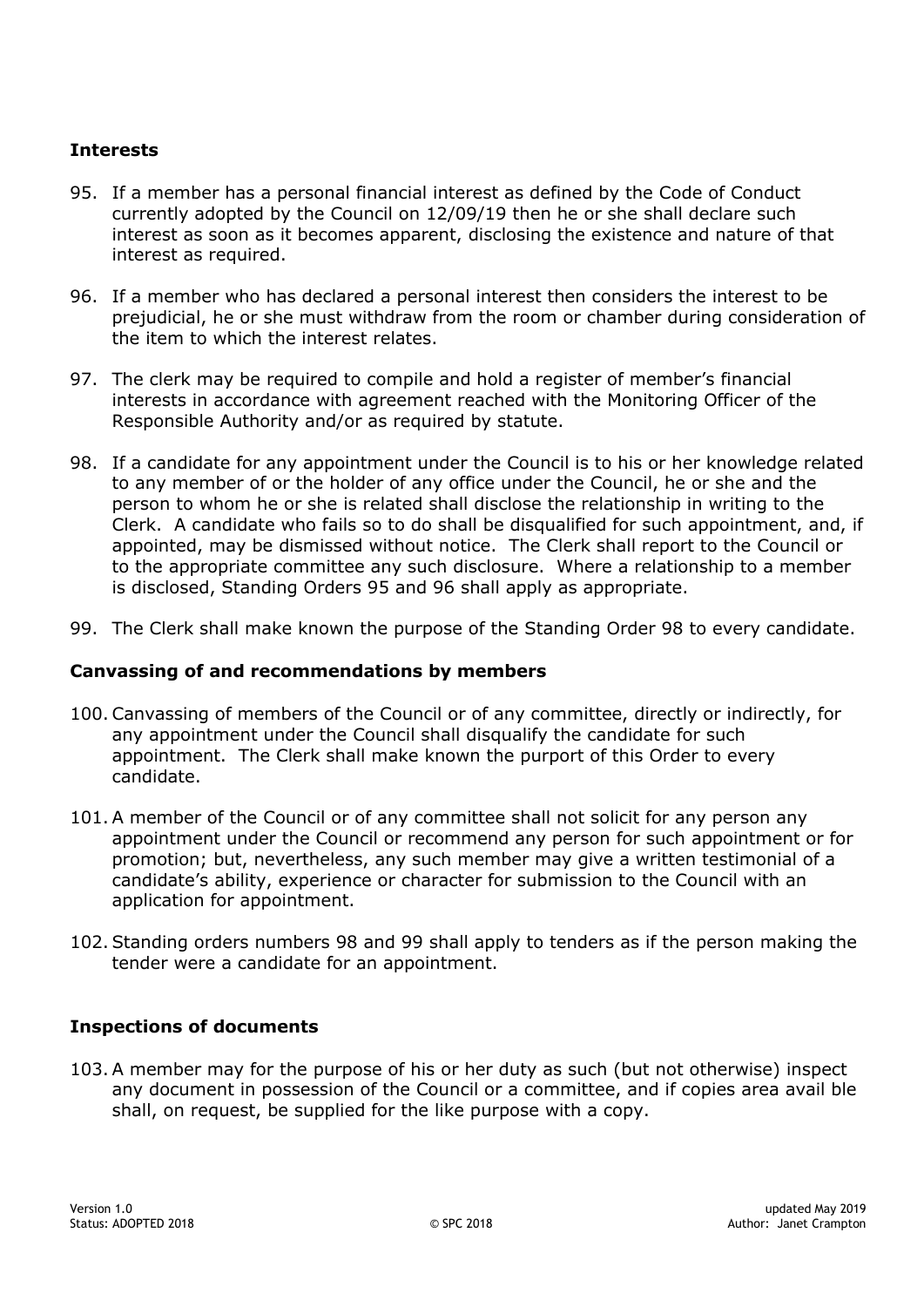104. All minutes kept by the Council and by any committee shall be open for the inspection of any member of the Council.

# <span id="page-14-0"></span>**Unauthorised activities**

- 105. No member of the Council or of any committee or sub-committee shall in the name of or on behalf of the Council:
	- a) Inspect any lands or premises which the Council has a right or duty to inspect; or
	- b) Issue orders, instructions or directions;

Unless authorised to do so by the Council or the relevant committee or sub-committee.

#### <span id="page-14-1"></span>**Admission of the Public and Press to Meetings**

- <span id="page-14-3"></span>106. The public and press shall be admitted to all meetings of the Council and its committees and subcommittees, which may, however, temporarily exclude the public and press by means of the following resolutions: "That in the view of the nature of the business about to be transacted, it is advisable in the public interest that the press and public be temporarily excluded and they are instructed to withdraw"
- 107. The Council shall state the reason for exclusion.
- 108. At all meetings of the Council the Chairman may at his or her discretion and at a convenient time in the transaction of business, adjourn the meeting so as to allow any members of the public to address the meeting in relation to the business to be transacted at that meeting.
- 109. The Clerk shall afford to the press reasonable facilities for the taking of their report of any proceedings at which they are entitled to be present. There shall be no audio or video recording or photographs of the meeting without the express approval of the Council.
- 110. If a member of the public interrupts the proceedings at any meeting, the Chairman may, after warning, order that he or she be removed from the meeting and may adjourn the meeting for such period as is necessary to restore order.

#### <span id="page-14-2"></span>**Confidential business**

- <span id="page-14-4"></span>111. No member of the Council or of any committee or sub-committee shall disclose to any person not a member of the Council any business declared to be confidential by the Council, the committee or the sub-committee as the case may be.
- 112. Any member in breach of the provisions of Standing Order [111](#page-14-4) shall be removed from any committee or sub-committee of the Council by the Council.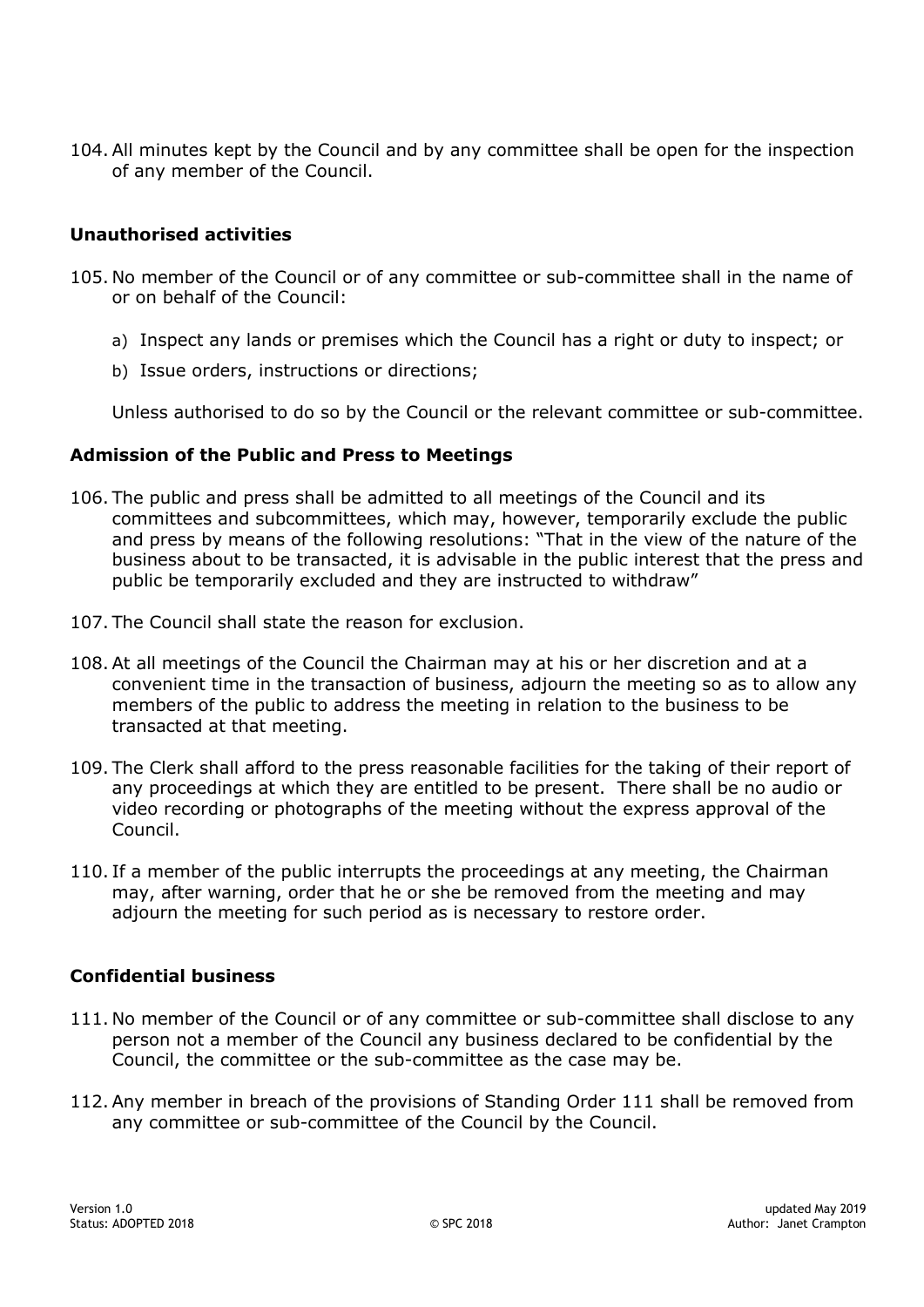# <span id="page-15-0"></span>**Liaison with County and District Councillors**

- 113. A summons and agenda for each meeting shall be sent, together with an invitation to attend to the County and District Councillor.
- 114. Unless the Council otherwise orders, a copy of each letter ordered to be sent to the County or District Council shall be transmitted to the County Councillor for the division or to the District Councillor for the ward as the case may require.

#### <span id="page-15-1"></span>**Additional duties placed on councillors**

115. Councillors who attend meetings on behalf of or as a nominee of the Parish Council must report such attendance to the clerk and request inclusion of an item in the agenda which will allow them to make a report to the Council.

#### <span id="page-15-2"></span>**Planning applications**

- 116. The Clerk shall, as soon as it is received, enter into the agenda for the forthcoming meeting the following particulars of every planning application notified to the Council:
	- The date on which it was received:
	- The name of the applicant;
	- The place to which it relates.
- 117. In regard to responding on planning applications see Standing Order **Error! Reference source not found.** above.

#### <span id="page-15-3"></span>**Financial matters**

- 118. The Council shall consider and approve Financial Regulations drawn up by the responsible financial officer.
- 119. Such regulations shall include detailed arrangements for the following:
	- a) The accounting records and systems of internal control;
	- b) The assessment and management of risks faced by the Council;
	- c) The work of the Internal Auditor and the receipt of regular reports from the Internal Auditor which shall be required annually;
	- d) The financial reporting requirements of members and local electors and
	- e) Procurement policies (subject to the following paragraph) including the setting of values for different procedures where the contract has an estimated value of less than £50,000.
- 120. Any proposed contract for the supply of goods, materials, services and the execution of works with an estimated value in excess of £50,000 shall be procured on the basis of a formal tender as summarised in Standing Order [121.](#page-15-4)
- <span id="page-15-4"></span>121. Any formal tender process shall comprise the following steps: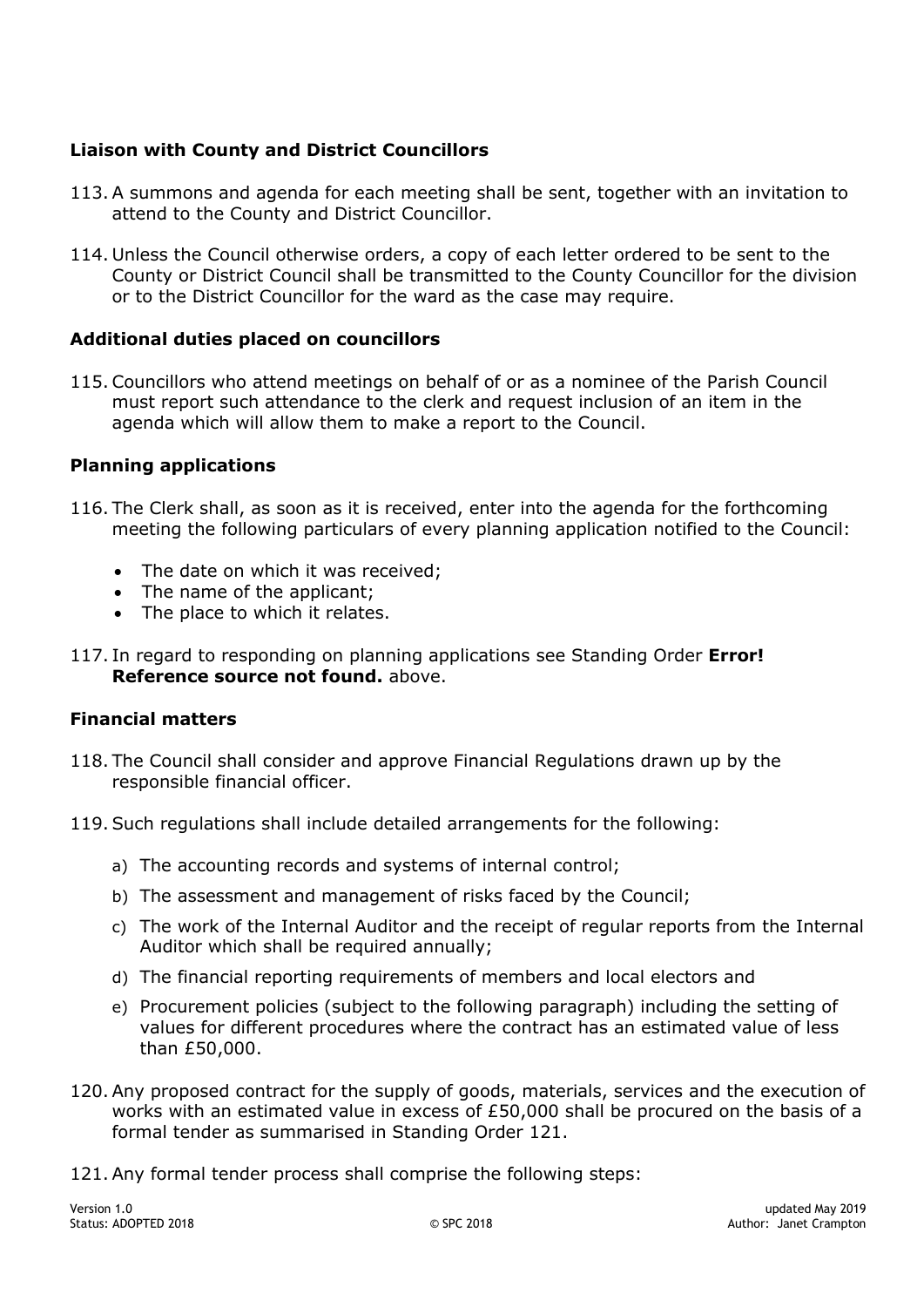- a) A public notice of intention to place a contract to be placed in a local newspaper, in the village newsletter and on village notice boards;
- b) A specification of the goods, materials, services and the execution of works shall be drawn up;
- c) Tenders are to be send, in a sealed marked envelope, to the Clerk by a stated date and time;
- d) Tenders submitted as to be opened, after the stated closing date and time, by the Clerk and at least one member of Council;
- e) Tenders are then to be assessed and reported to the appropriate meeting of Council or Committee.
- 122. The Council, nor any Committee, is not bound to accept the lowest or any tender, estimate or quote. Any tender notice shall contain a reference to the Orders [98,](#page-13-5) [100,](#page-13-7) [101](#page-13-8) and [102](#page-13-9) regarding improper activity.
- 123. The financial regulations of the Council shall be subject to regular review, at least once every four years.

# <span id="page-16-0"></span>**Code of conduct on complaints**

124. The Council shall deal with complaints of maladministration allegedly committed by the Council or by any officer or member in such manner as adopted by the Council except for those complaints which should be properly directed to the Standards Board.

#### <span id="page-16-1"></span>**Variation, revocation and suspension of standing orders**

- <span id="page-16-4"></span>125. Any or every part of the Standing Orders except those marked [XX] may be suspended by resolution in relation to any specific item of business.
- 126. A resolution permanently to add, vary or revoke a Standing Order shall when proposed and seconded, stand adjourned without discussion until the next ordinary meeting of the Council.

#### <span id="page-16-2"></span>**Standing orders to be given to members**

127. A copy of these Standing Orders shall be given to each member by the Clerk upon deliver to him or her of the member's declaration of acceptance of office and written undertaking to observe the Code of Conduct adopted by the Council.

#### <span id="page-16-3"></span> **Data Protection**

- 128. The Council may appoint a data protection officer.
- 129. The Council shall have policies and procedures in place to respond to any individual exercising statutory rights concerning his personal data.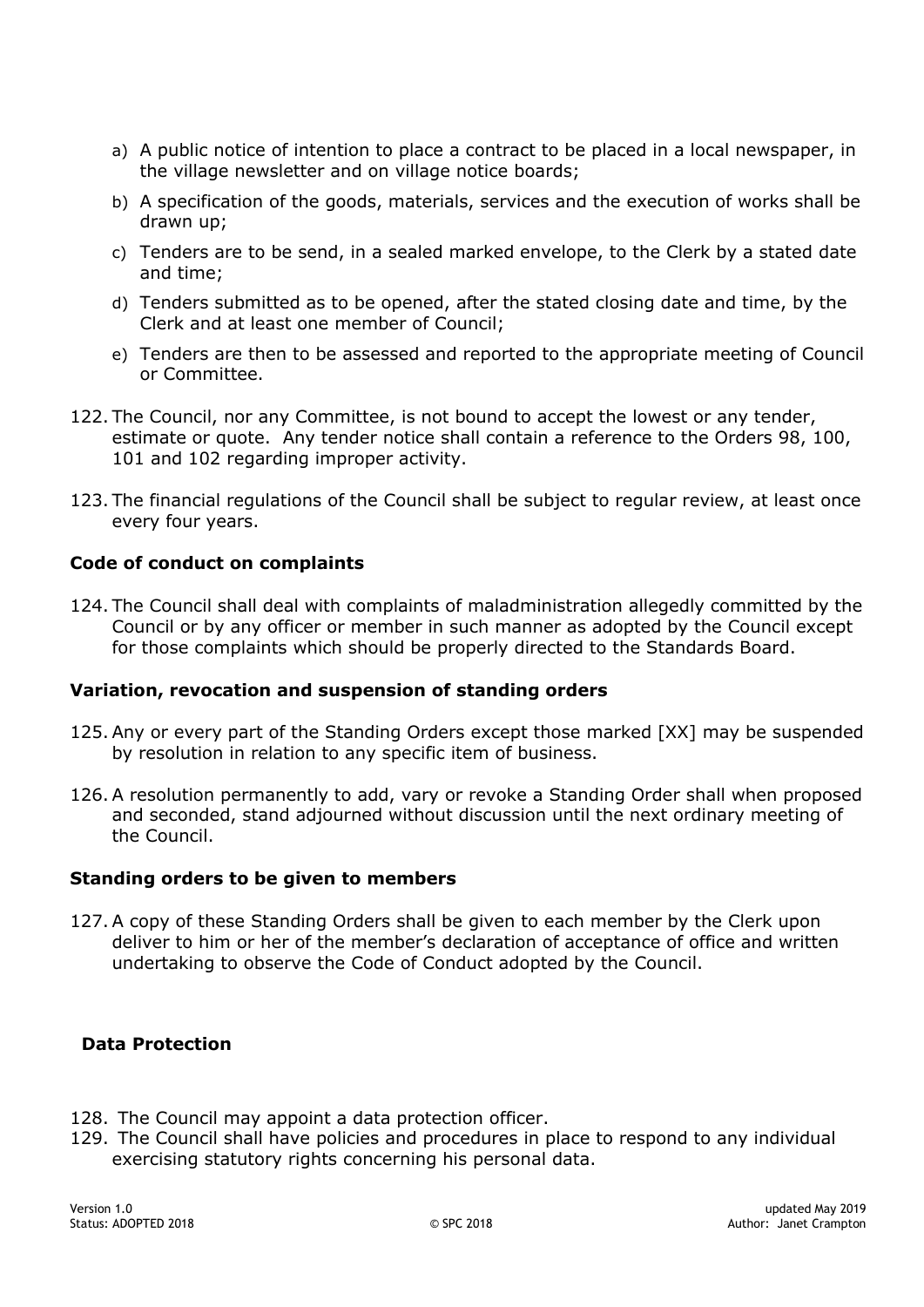- 130. The Council will keep a record of all personal data breaches comprising the facts relating to a breach of personal data, its effect, and the remedial action taken.
- 131. The Council will have a written policy in place for responding to and managing a personal data breach.
- 132. The Council will ensure that information communicated in its privacy notice is in an accessible and available form and is kept up to date.
- 133. The Council shall maintain a written record of its processing activities.

**Notes**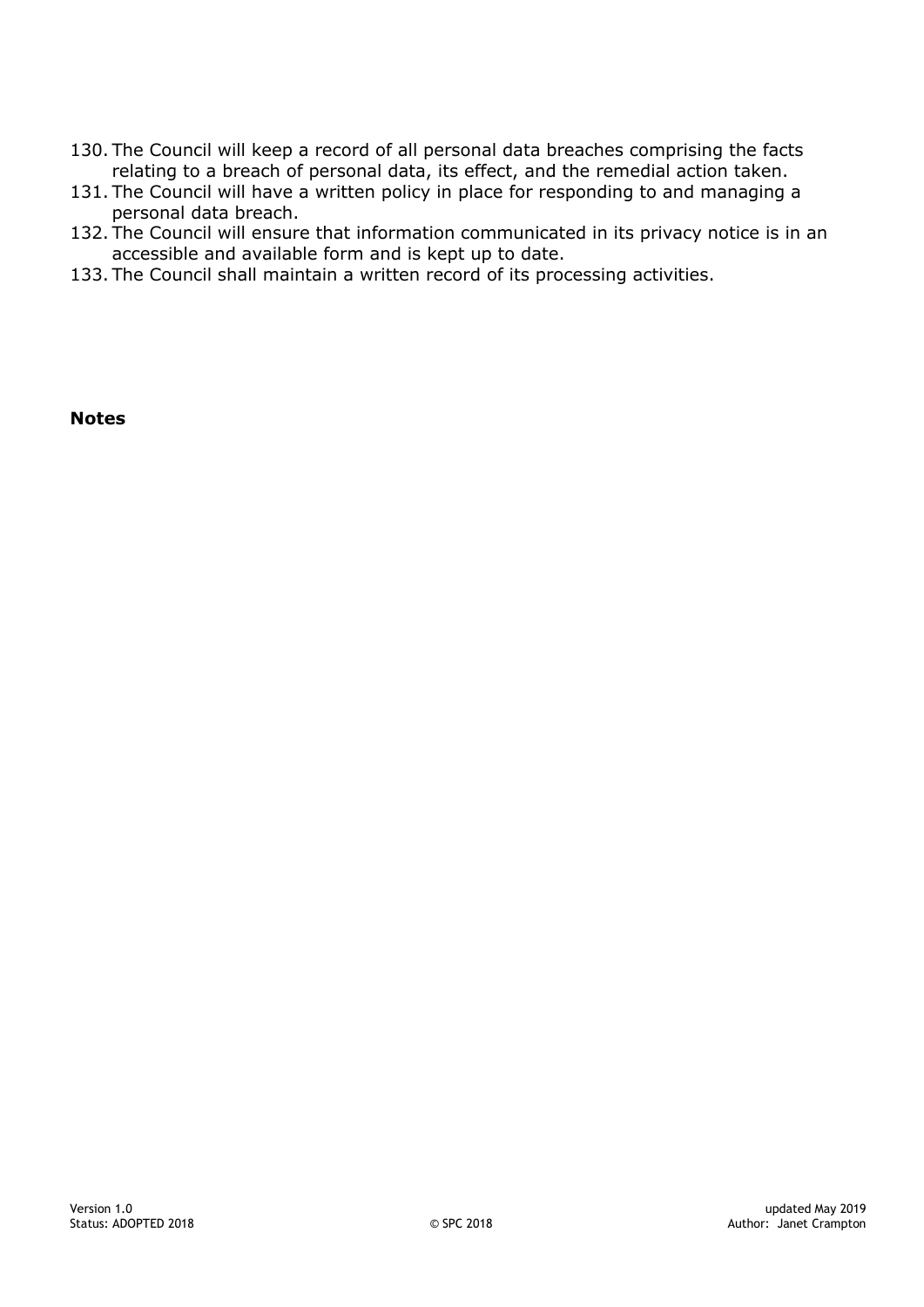

L09-12 18 June 2012

# NALC's template code of conduct for parish councils (final version)

Introduction

This Briefing updates L08-12 and it should be read in conjunction with Legal Topic Note (LTN) 80, last updated in June 2012. NALC's template code of conduct has been finalised and is attached.

NALC's template code of conduct incorporates a member's new mandatory obligations in the Localism Act 2011 ('the 2011 Act') concerning 'disclosable pecuniary interests' which come into force on 1 July 2012. Disclosable pecuniary interests are defined in the Relevant Authorities (Disclosable Pecuniary Interests) Regulations 2012 (SI 2012/1464). They are set out in Legal Briefing L10-12.

Important information (explained in detail in LTN 80 and Legal Briefing L10- 12)

- 1. Transitional arrangements (confirmed in The Localism Act 2011 (Commencement Order No.6 and Transitional, Savings and Transitional Provisions Order 2012) SI 2012/1463 ('the 2012 Regulations'), brought into force on 7 June 2012, confirm :parish council must adopt a new code of conduct to take effect on or after 1 July 2012.  $\frac{1}{2}$  the district/ unitary authority's Monitoring Officer may prepare a register of interests for members of parish councils in the principal authority's area to take effect on or after 1 July 2012.
- 2. The 2012 Regulations also confirm that on 1 July, a member of a parish council is at risk of prosecution for committing criminal offences in s.34 of the 2011 Act if:- he/she participates or votes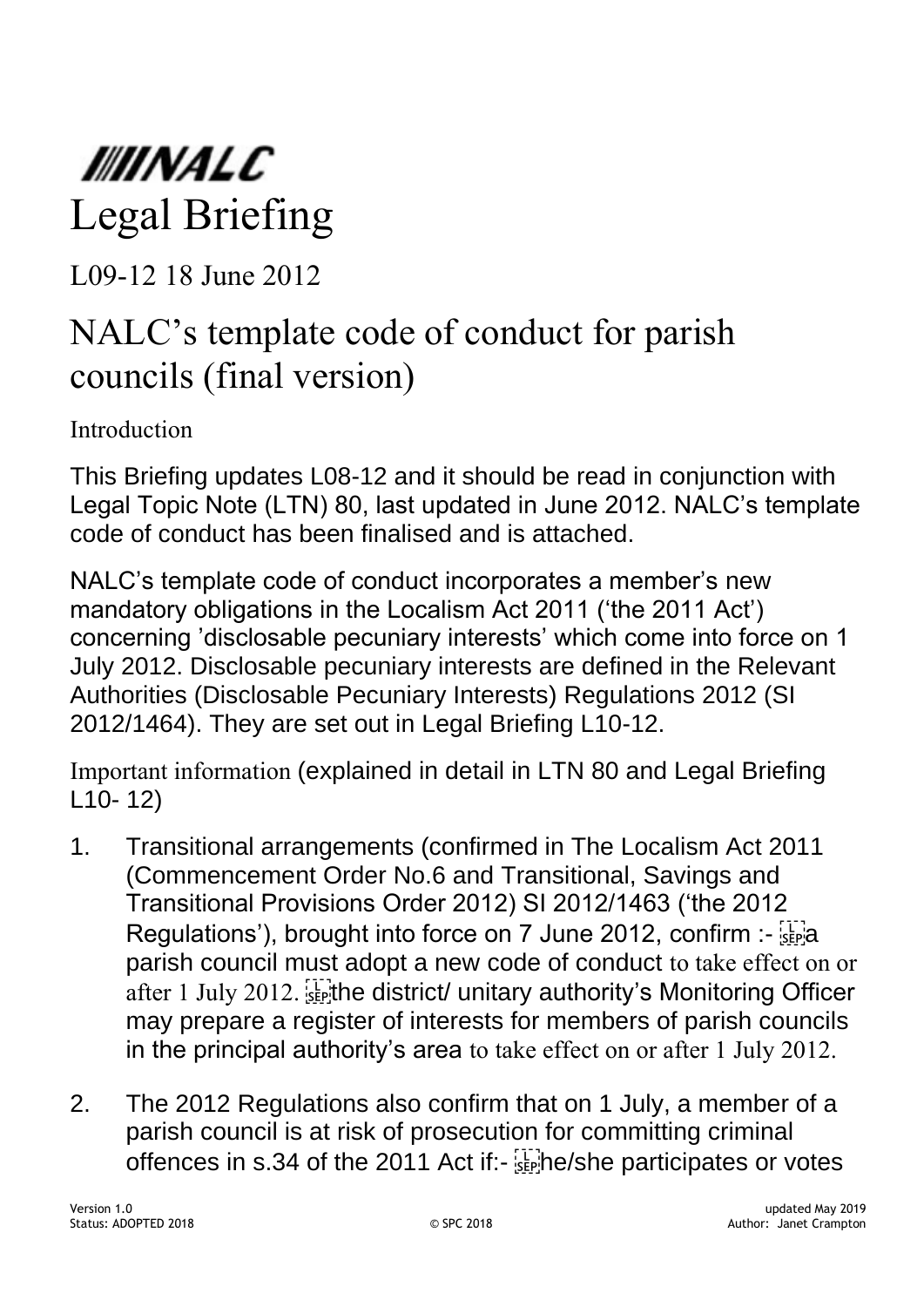on a matter being considered at a meeting in which he/she has a 'disclosable pecuniary interest' (s.31(4) of the 2011 Act) or  $\mathbb{R}^7$  written notification of such disclosable pecuniary interest has not already been given to the Monitoring Officer, and the member does not disclose the disclosable pecuniary interest to the meeting and does not provide written notification of the interest to the Monitoring Officer within 28 days of the meeting (31(2) and (3) of the 2011 Act) or stephe/she provides false or misleading information about the above (s.34(2) of the 2011 Act).  $\frac{1}{35}$ 

NALC advises parish councils to adopt a new code of conduct as soon as possible.

A member's mandatory obligations relating to prescribed disclosable pecuniary interests are incorporated in the NALC template code of conduct. If a parish council adopts the NALC template, its members and co-opted members are also required to register disclosable pecuniary interests within 28 days of adoption of the code.

NALC recommends that a parish council adopts a new code of conduct (which may or may not be based on the NALC template code of conduct) in June to take effect on 1 July 2012. This timetable, although relatively short, would assist a parish council and its members to satisfy their new obligations in the 2011 Act with relative ease.

If a parish council adopts a new code of conduct to take effect after 1 July 2012, it is NALC's view that the parish council's existing code of conduct based on the Local Authorities (Model Code of Conduct) Order 2007 SI 2007/1159, would continue to have effect. Accordingly, its members would remain subject to the requirements of their existing code (which includes obligations for the registration and disclosure of personal and prejudicial interests) until the parish council adopted a new code of conduct. Nevertheless, if a council has not adopted a new code by 1 July 2012, members of the parish council are still subject to the mandatory obligations in the 2011 Act, summarised above, in relation to disclosable pecuniary interests from 1 July 2012 .

# Useful reminders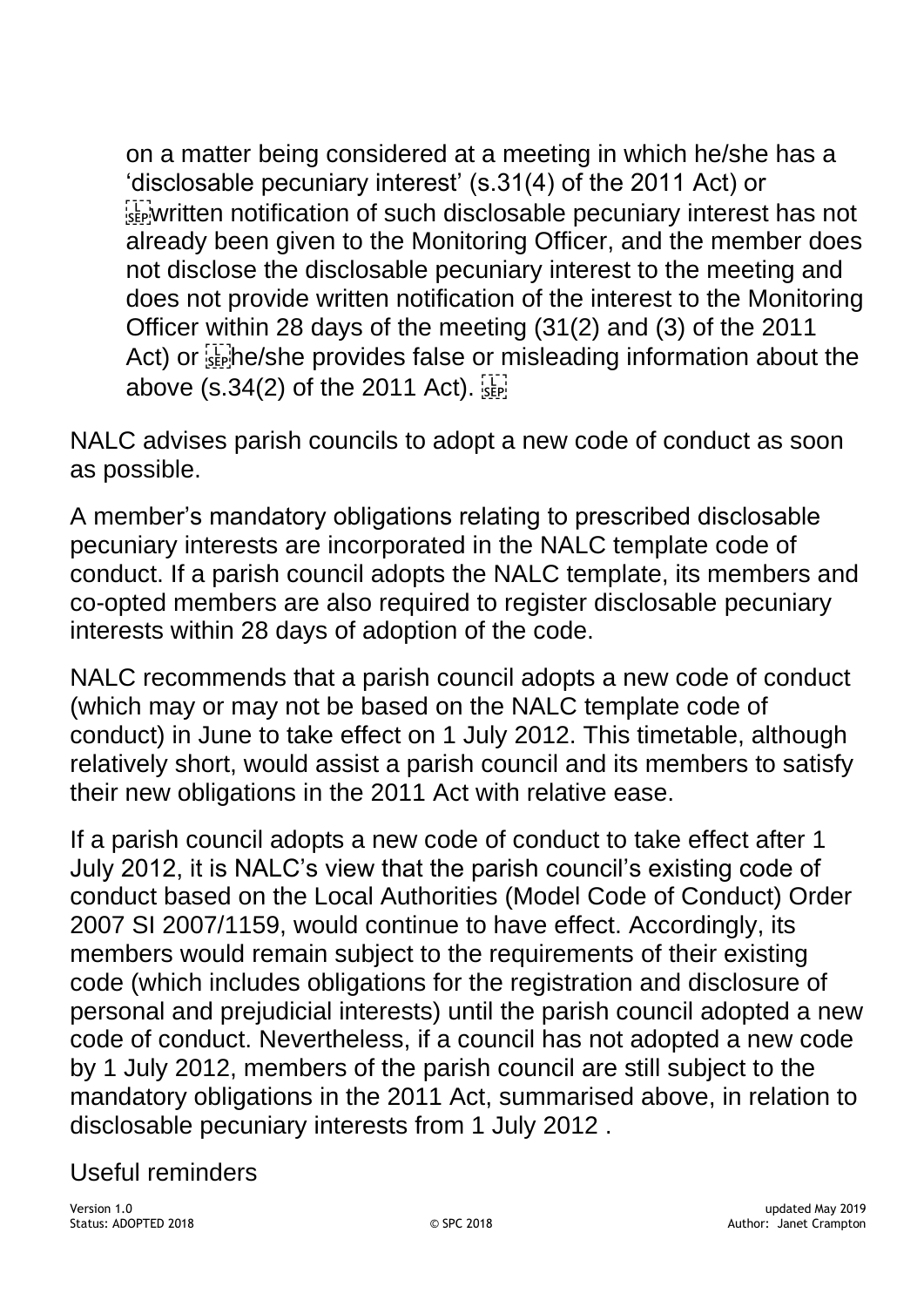The function of adopting, revising or replacing a code of conduct must be discharged by full council (s.28(13) of the 2011 Act). A parish council must publicise its adoption (and in future any revision or replacement) of a code of conduct in such manner as it considers is likely to bring the adoption, revision or replacement of the code of conduct to the attention of persons who live in its area (s. 28(12)).

Whilst members of a parish council may provide written notification of interests (including disclosable pecuniary interests) to the local Monitoring Officer, most Monitoring Officers are likely to prepare a standard register of interests form for members of parish councils to complete. Members of parish councils should liaise directly with the local Monitoring Officer about providing written notifications about their interests.

Pursuant to section 27 of the Localism Act 2011, X [Parish/Town/Village/ Community/Neighbourhood] Council ('the Council') has adopted this Code of Conduct to promote and maintain high standards of behaviour by its members and co-opted members whenever they conduct the business of the Council, including the business of the office to which they were elected or appointed, or when they claim to act or give the impression of acting as a representative of the Council.

This Code of Conduct is based on the principles of selflessness, integrity, objectivity, accountability, openness, honesty, and leadership.

# **Definitions**

For the purposes of this Code, a 'co-opted member' is a person who is not a member of the Council but who is either a member of any committee or sub-committee of the Council, or a member of, and represents the Council on any joint committee or joint sub- committee of the Council, and who is entitled to vote on any question that falls to be decided at any meeting of that committee or sub-committee.

For the purposes of this Code, a 'meeting' is a meeting of the Council, any of its committees, sub-committees, joint committees or joint subcommittees.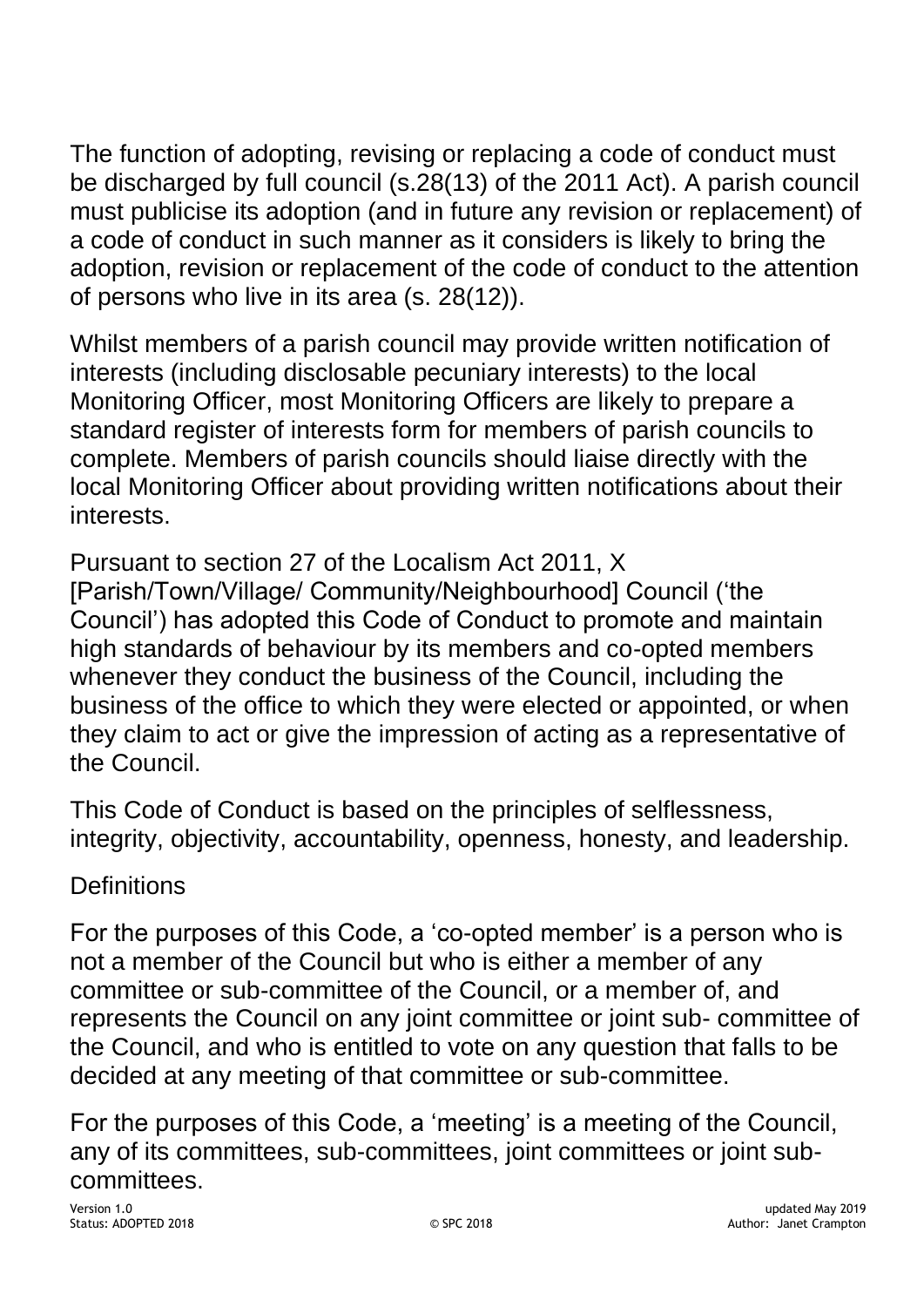For the purposes of this Code, and unless otherwise expressed, a reference to a member of the Council includes a co-opted member of the Council.

# Member obligations

When a member of the Council acts, claims to act or gives the impression of acting as a representative of the Council, he/she has the following obligations.

- 1. He/she shall behave in such a way that a reasonable person would regard as respectful.
- 2. He/she shall not act in a way which a reasonable person would regard as bullying or intimidatory.
- 3. He/she shall not seek to improperly confer an advantage or disadvantage on any person.
- 4. He/she shall use the resources of the Council in accordance with its requirements.
- 5. He/she shall not disclose information which is confidential or where disclosure is prohibited by law.

# Registration of interests

- 6. Within 28 days of this Code being adopted by the Council, or the member's election or the co-opted member's appointment (where that is later), he/she shall register with the Monitoring Officer the interests which fall within the categories set out in Appendices A and B.
- 7. Upon the re-election of a member or the re-appointment of a coopted member, he/she shall within 28 days re-register with the Monitoring Officer any interests in Appendices A and B.
- 8. A member shall register with the Monitoring Officer any change to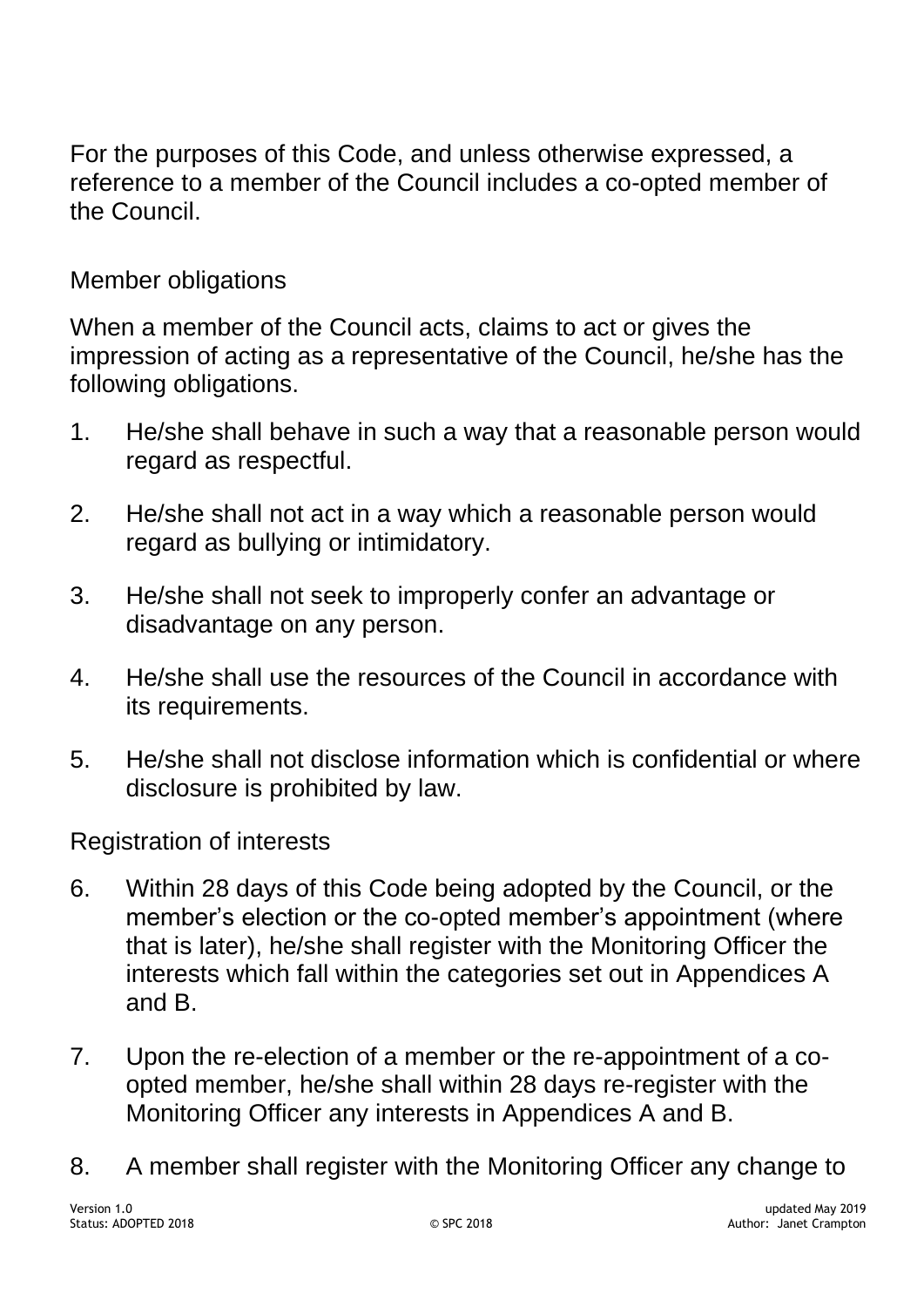interests or new interests in Appendices A and B within 28 days of becoming aware of it.

8. A member need only declare the existence but not the details of any interest which the Monitoring Officer agrees is a 'sensitive interest'. A sensitive interest is one which, if disclosed on a public register, could lead the member or a person connected with the member to be subject to violence or intimidation.

Declaration of interests at meetings

- 9. Where a matter arises at a meeting which relates to an interest in Appendix A the member shall not participate in a discussion or vote on the matter. He/she only has to declare what his/her interest is if it is not already entered in the member's register of interests or if he/she has not notified the Monitoring Officer of it.
- 10. Where a matter arises at a meeting which relates to an interest in Appendix A which is a sensitive interest, the member shall not participate in a discussion or vote on the matter. If it is a sensitive interest which has not already been disclosed to the Monitoring Officer, the member shall disclose he/she has an interest but not the nature of it.
- 11. Where a matter arises at a meeting which relates to an interest in Appendix B, the member shall not vote on the matter. He/she may speak on the matter only if members of the public are also allowed to speak at the meeting.
- 12. A member only has to declare his/her interest in Appendix B if it is not already entered in his/her register of interests or he/she has not notified the Monitoring Officer of it or if he/she speaks on the matter. If he/she holds an interest in Appendix B which is a sensitive interest not already disclosed to the Monitoring Officer, he/she shall declare the interest but not the nature of the interest.  $\begin{bmatrix} 1 \\ \text{SEP} \end{bmatrix}$
- Version 1.0 updated May 2019 © SPC 2018 © SPC 2018 13. Where a matter arises at a meeting which relates to a financial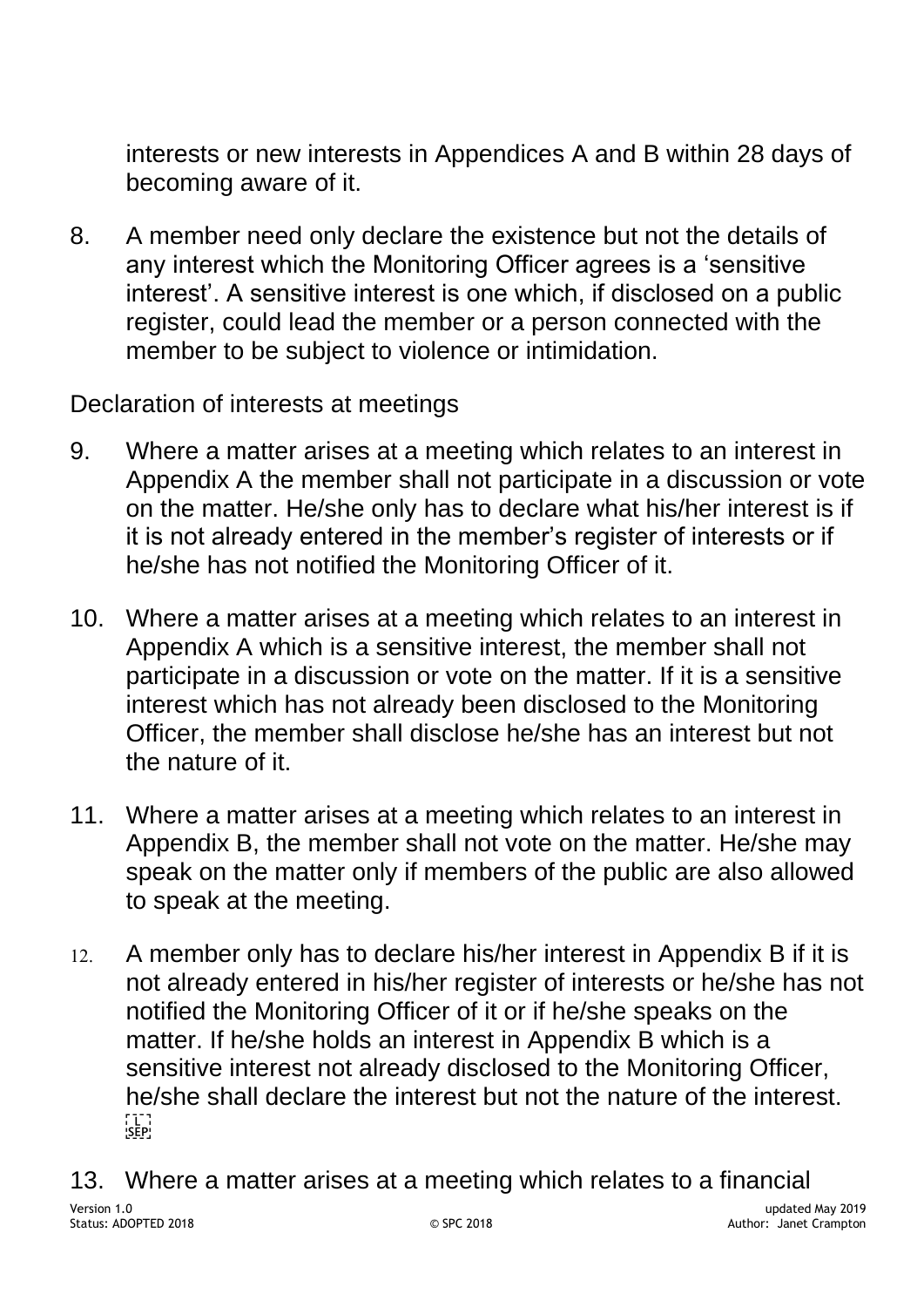interest of a friend, relative or close associate (other than an interest in Appendix A), the member shall disclose the nature of the interest and not vote on the matter. He/she may speak on the matter only if members of the public are also allowed to speak at the meeting. If it is a 'sensitive interest' the member shall declare the interest but not the nature of the interest.

# **Dispensations**

14. On a written request made to the Council's proper officer, the Council may grant a member a dispensation to participate in a discussion and vote on a matter at a meeting even if he/she has an interest in Appendices A and B if the Council believes that the number of members otherwise prohibited from taking part in the meeting would impede the transaction of the business; or it is in the interests of the inhabitants in the Council's area to allow the member to take part or it is otherwise appropriate to grant a dispensation.

# Appendix A

Interests defined by regulations made under section 30(3) of the Localism Act 2011 and described in the table below.

\*'Securities' means shares, debentures, debenture stock, loan stock, bonds, units of a collective investment scheme within the meaning of the Financial Services and Markets Act 2000 and other securities of any description, other than money deposited with a building society.

| Subject                                              | <b>Description</b>                                                  |
|------------------------------------------------------|---------------------------------------------------------------------|
| Employment, office, trade,<br>profession or vocation | Any employment, office, trade, profession or vocation carried on    |
|                                                      | for profit or gain.                                                 |
| Sponsorship                                          | Any payment or provision of any other financial benefit (other than |
|                                                      | from the Council) made to the member during the 12 month period     |
|                                                      | ending on the latest date referred to in paragraph 6 above for      |
|                                                      | expenses incurred by him/her in carrying out his/her duties as a    |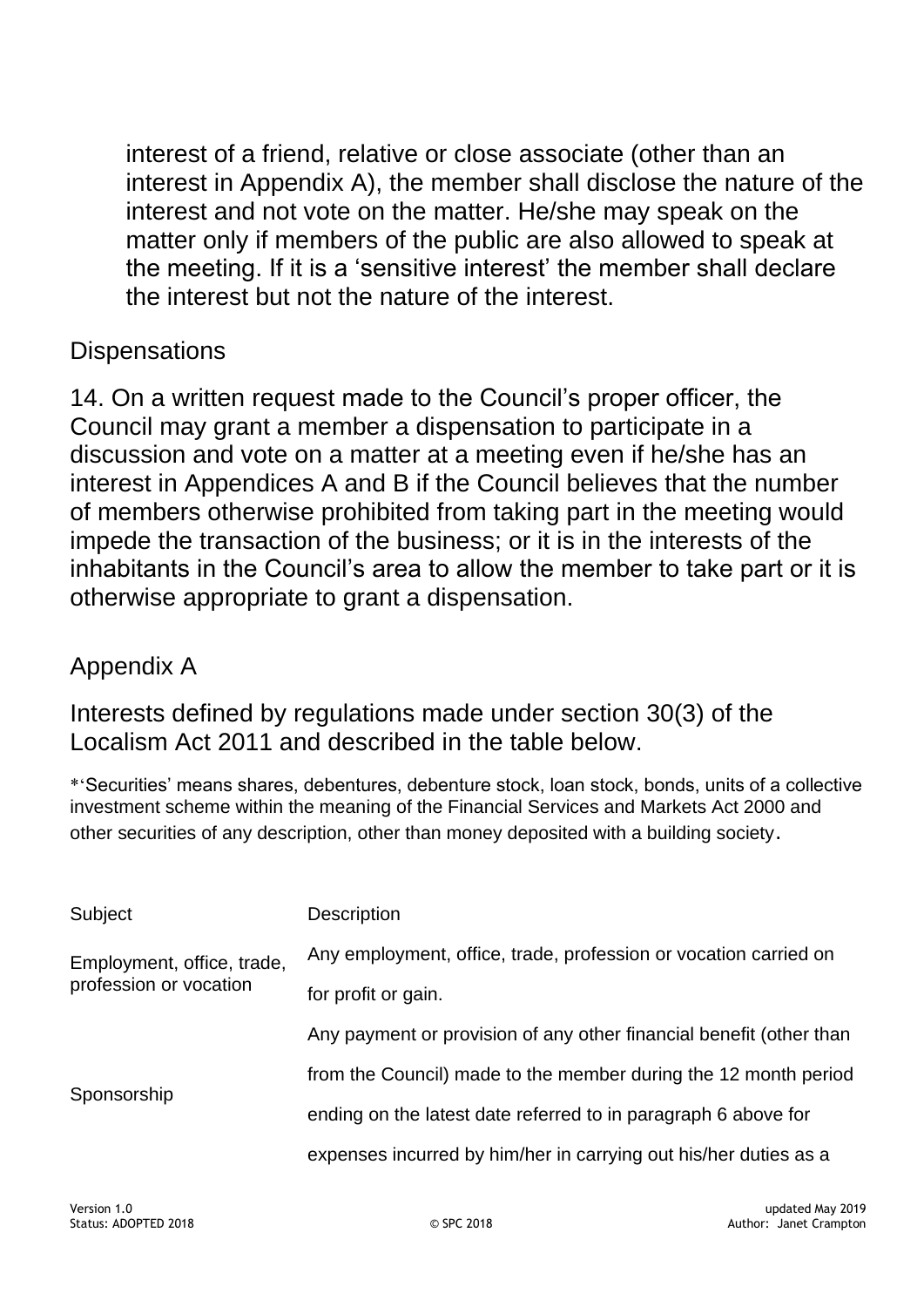member, or towards his/her election expenses.

This includes any payment or financial benefit from a trade union within the meaning of the Trade Union and Labour Relations (Consolidation) Act 1992.

|                     | Any contract made between the member or between his/her                  |
|---------------------|--------------------------------------------------------------------------|
|                     | spouse or civil partner or the person with whom the member               |
| Contracts           | is living as if they were spouses/civil partners (or a body in which     |
|                     | such a person is a partner in a firm, a director of an incorporated      |
|                     | body or holds the beneficial interest in securities*) and the Council —  |
|                     | (a) under which goods or services are to be provided or works            |
|                     | are to be executed; and                                                  |
|                     | (b) which has not been fully discharged.                                 |
| Land                | Any beneficial interest in land which is within the area of the Council. |
| Licences            | Any licence (alone or jointly with others) to occupy land in the area    |
|                     | of the relevant authority for a month or longer.                         |
| Corporate tenancies | Any tenancy where (to the member's knowledge)—                           |
| <b>Securities</b>   | (a) the landlord is the Council; and                                     |
|                     | (b) the tenant is a body in which the member, or his/her spouse          |
|                     | (c) or civil partner/ the person with whom the member is living          |
|                     | (d) as if they were spouses/civil partners has a beneficial interest.    |
|                     | Any beneficial interest in securities of a body where-                   |
|                     | (a) that body (to the member's knowledge) has a place of business        |
|                     | (b) or land in the area of the Council; and                              |
|                     | (b) either-                                                              |
|                     | (i) the total nominal value of the securities* exceeds £25,000           |
|                     | or one hundredth of the total issued share capital of that body; or      |